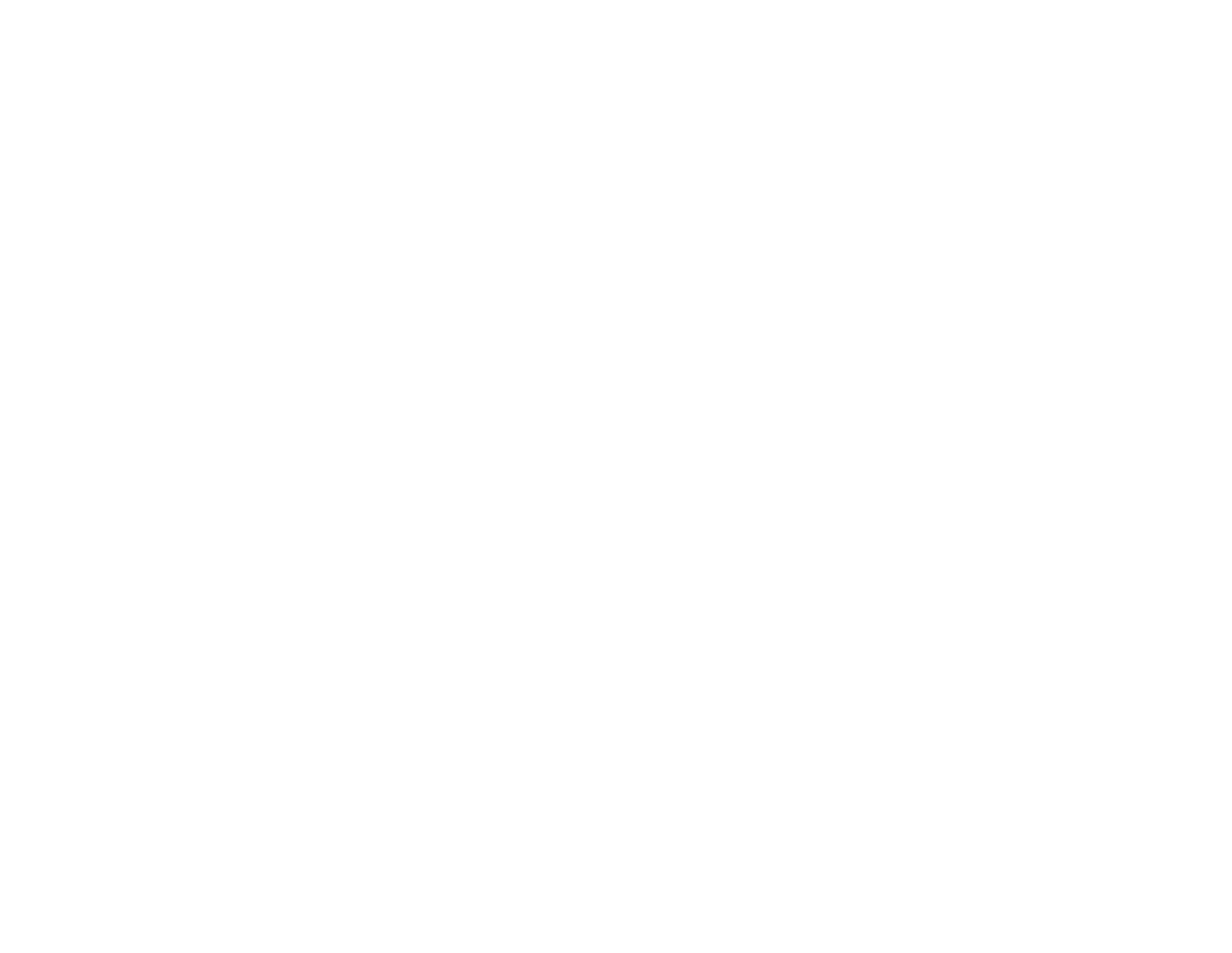## **Table of Contents**

## Section I: Executive Summary **Page 5** and the section I: Executive Summary Percent of Your Students Ready for College-Level Coursework Five Year Trends—Percent of Students Who Met College Readiness Benchmarks Five Year Trends—Average ACT Scores Five Year Trends—Average ACT Scores by Level of Preparation Five Year Trends—Percent and Average Composite Score by Race/Ethnicity Percent of Students in College Readiness Standards Score Ranges Average ACT College Reportable Scores by Test Session Duration Percent of Students Who Met College Readiness Benchmark Scores by Test Session Duration Section II: Academic Achievement **Page 11** Page 11 ACT Score Distributions, Cumulative Percentages, Averages, and Quartile Values Average ACT Composite Scores for Race/Ethnicity by Level of Preparation Average ACT Scores by Race/Ethnicity Percent of Students in College Readiness Standards Score Ranges Average ACT Scores by Gender Percent of Students Who Met College Readiness Benchmark Scores by Gender College Readiness Benchmark Percent and Average ACT Scores by Overall High School Curriculum College Readiness Benchmark Percent and Average ACT Scores by Content-Specific Curriculum Section III: College Readiness & Impact of Course Rigor Page 17 Percent of Students Who Met ACT College Readiness Benchmark Scores by Race/Ethnicity Average ACT Scores and Average ACT Score Changes by Common Course Patterns College Readiness Percents by Common Course Patterns Section IV: Career and Educational Aspirations **Page 25** Page 25 Distribution of Planned Educational Majors for All Students by College Plans Average ACT Composite Scores for Racial/Ethnic Groups by Post-Secondary Educational Aspirations Students' Score Report Preferences at Time of Testing Section V: Optional Writing Test Results **Page 29** Page 29 Average ACT English and Writing Scores by Race/Ethnicity and Gender for students who took ACT Writing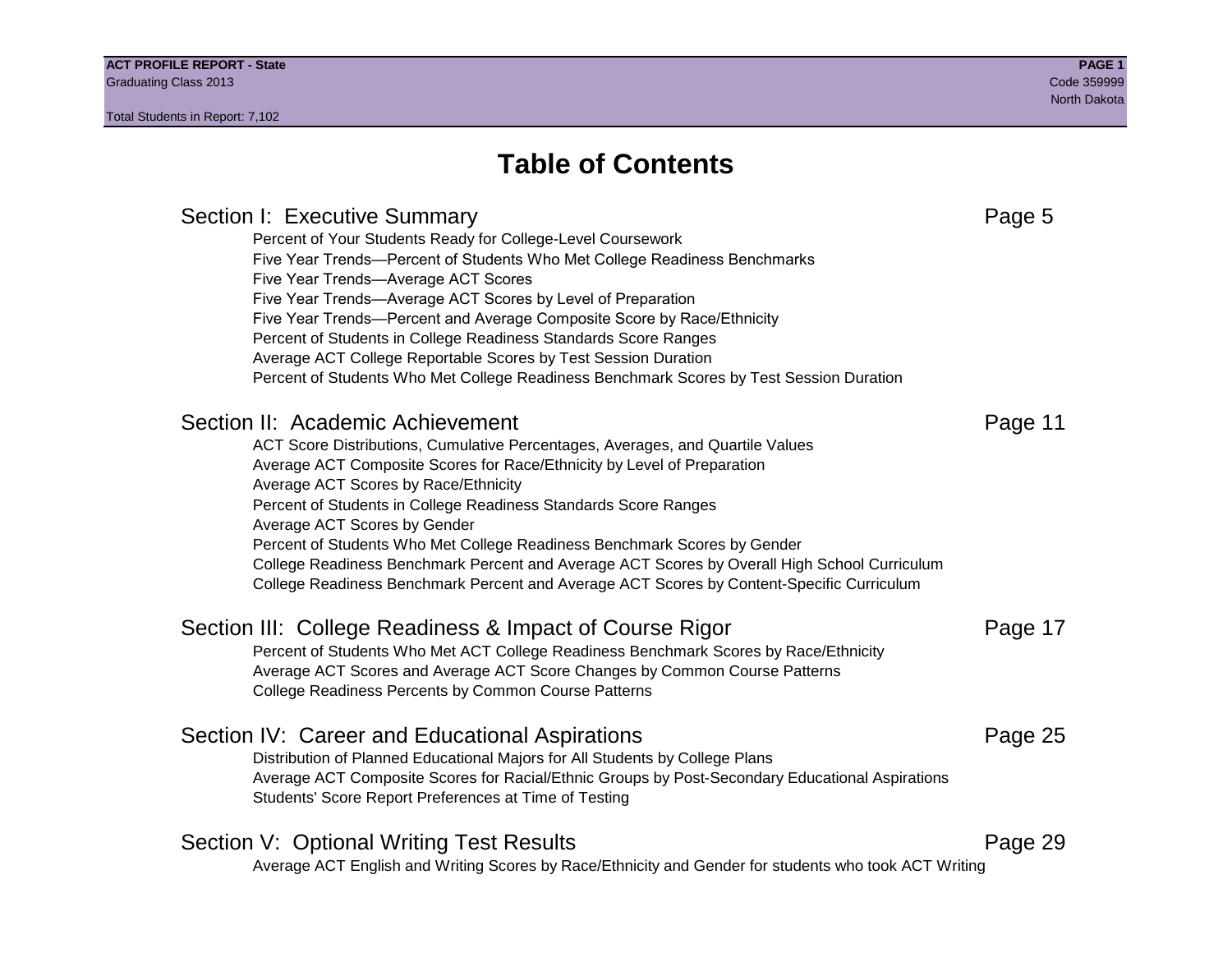Total Students in Report: 7,102

This report provides information about the performance of your 2013 graduating seniors who took the ACT as sophomores, juniors, or seniors; and self-reported at the time of testing that they were scheduled to graduate in 2013. Beginning with the Graduating Class of 2013, all students whose scores are college reportable, both standard and extended time tests, are now included in the report.

This report focuses on:

**Performance** - student test performance in the context of college readiness

**Access** - number of your graduates exposed to college entrance testing and the percent of race/ethnicity participation

**Course Selection** - percent of students pursuing a core curriculum

**Course Rigor** - impact of rigorous coursework on achievement

**College Readiness** - percent of students meeting ACT College Readiness Benchmark Scores in each content area

**Awareness** - extent to which student aspirations match performance

**Articulation** - colleges and universities to which your students send test results

Each year, test data for a school, district, and the state represents a different cohort of students. ACT encourages educators to focus on trends (3, 5, 10 years), not year-to-year changes. Such changes can represent normal – even expected – fluctuations. On the other hand, trend lines offer more insight into what is happening in a school, district, or the state.

Furthermore, ACT encourages educators to measure student performance in the context of college readiness measures. The focus should be on the number and percentage of students who met or exceeded ACT's College Readiness Benchmark Scores, a measure that is much more meaningful and understandable than an average composite score for a group of students.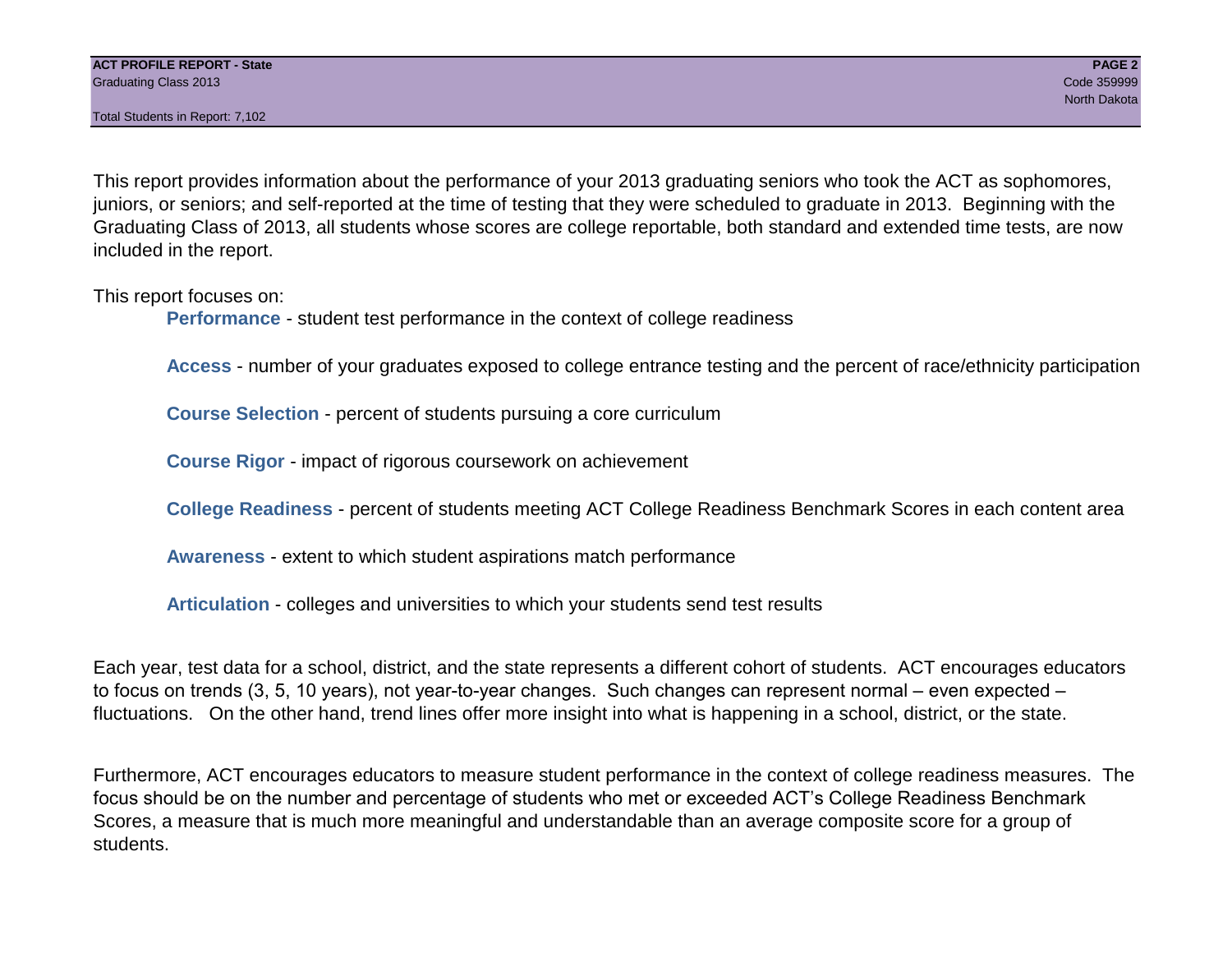Total Students in Report: 7,102

## **The ACT is a curriculum-based measure of college readiness. ACT components include:**

Tests of academic achievement in English, math, reading, science, and writing (optional) High school grade and course information Student Profile Section Career Interest Inventory

## **The ACT:**

Every few years, ACT conducts the **ACT National Curriculum Survey** to ensure its curriculum-based assessment tools accurately measure the skills high school teachers teach and instructors of entry-level college courses expect. The ACT is the only college readiness test designed to reflect the results of such a survey.

ACT's **College Readiness Standards** are sets of statements intended to help students, parents and educators understand the meaning of test scores. The standards relate test scores to the types of skills needed for success in high school and beyond. They serve as a direct link between what students have learned and what they are ready to do next. The ACT is the only college readiness test for which scores can be tied directly to standards. *Connecting College Readiness Standards to the Classroom* interpretive guides can be found at www.act.org/standard/infoserv.html.

Only the ACT reports **College Readiness Benchmark Scores** – A benchmark score is the minimum score needed on an ACT subject-area test to indicate a 50% chance of obtaining a B or higher or about a 75% chance of obtaining a C or higher in the corresponding credit-bearing college courses, which include English Composition, Algebra, Social Science and Biology. These scores were empirically derived based on the actual performance of students in college. The College Readiness Benchmark Scores, updated for 2013, are:

| College Course/Course Area | <b>ACT Test</b> | <b>Benchmark Score</b> |
|----------------------------|-----------------|------------------------|
| <b>English Composition</b> | English         | 18                     |
| Algebra                    | Mathematics     | 22                     |
| <b>Social Sciences</b>     | Reading         | 22                     |
| Biology                    | Science         | 23                     |

For more information, go to www.act.org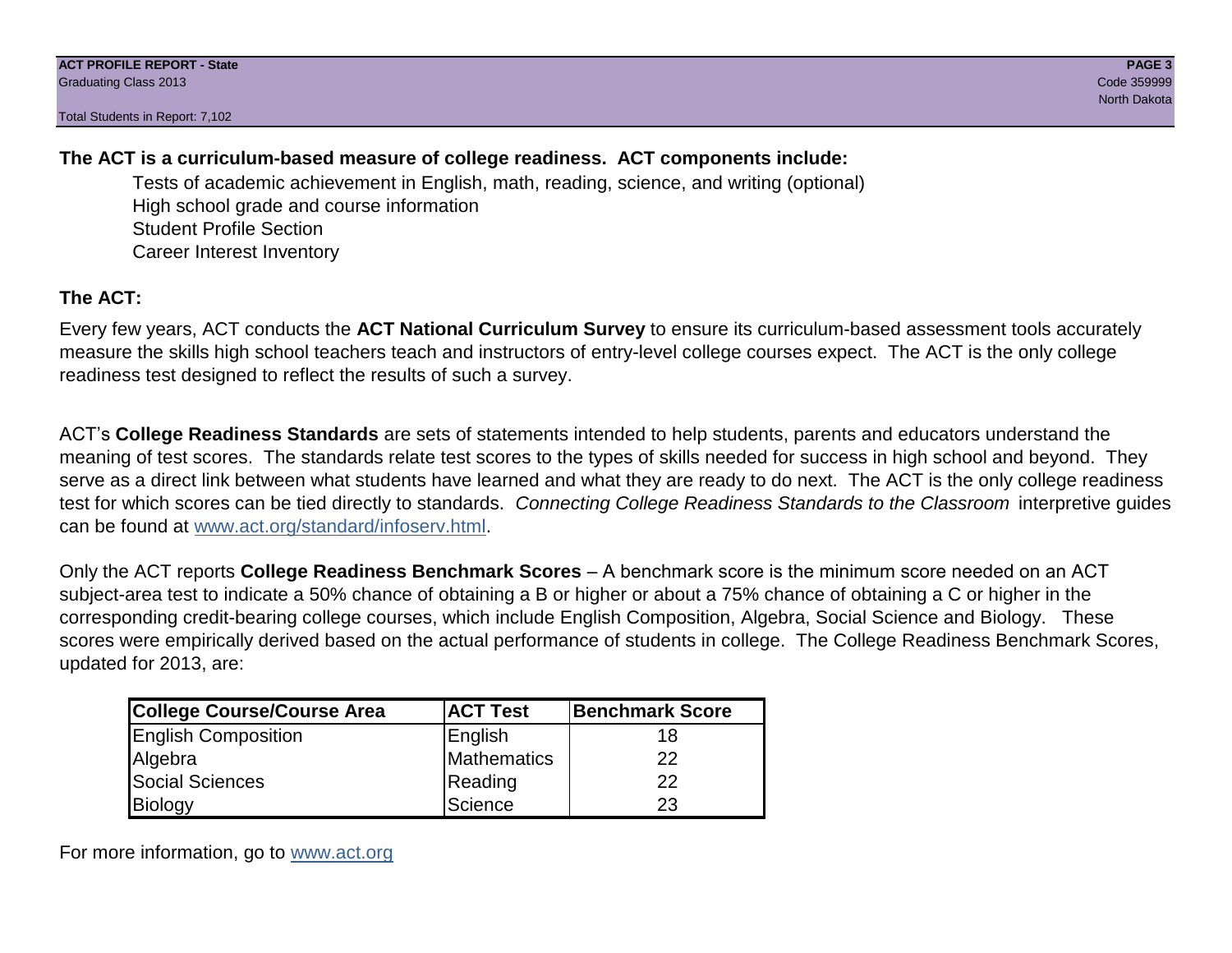### **How to Improve Scores and Increase College Readiness**

23% of your students met all four ACT College Readiness Benchmark Scores (Table 1.1). To improve students' scores and increase the percentage of students identified as college ready, ACT suggests:

PROVIDING ACCESS FOR ALL STUDENTS TO TAKE THE ACT: 7,102 of your students are included in this report (the 'cohort'). Increasing access insures that more students have the opportunity to consider college and allows the reader to use this report to evaluate how well courses and instructional programs are preparing students for college and work.

MAKING CORE CURRICULUM A PRIORITY: Emphasize the need for all students to develop college and work ready skills, regardless of postsecondary aspirations. 56% of the students in the cohort reported taking courses that would be considered 'Core or More' (Table 1.4).

MAKING SURE STUDENTS ARE TAKING THE RIGHT KINDS OF COURSES: Table 3.2 reports 14% of the cohort took less than three years of math courses. Of these students, 7% were college ready. 24% of the cohort reported taking a course sequence of Algebra I, Algebra II, and Geometry. 21% of these students were college ready. In comparison, 66% of the students who took 3 or more years of math beyond Algebra I, Algebra II, and Geometry were college ready. Getting more students ready for Algebra prior to 9th grade will increase the chances that students will be prepared for and take advanced-level math courses.

Similarly, Table 3.2 reports 26% of the cohort took less than three years of natural science courses. 15% of these students were college ready. In comparison, 44% of students who took at least three years of science coursework were college ready.

EVALUATING RIGOR OF COURSES: Table 2.6 reports the percentage of students falling in each of the ACT College Readiness Standards score ranges. For example, approximately 45% of the cohort fall into the lowest three Mathematics score ranges. To increase these students' achievement, identify the standards they should focus on next by accessing ACT's College Readiness Standards at www.act.org/standard.

PLAN GUIDANCE ACTIVITIES BASED ON STUDENTS' CAREER AND COLLEGE ASPIRATIONS: Data in Tables 4.1 and 4.2 enable the reader to determine if aspirations are consistent with academic performance and whether among students with similar aspirations, academic performance is consistent across racial/ethnic groups.

For more information on interpreting data in this report, or to learn how ACT can help your students improve their readiness for college and the workplace, contact ACT Customer Service at 319-337-1309 or customerservices@act.org.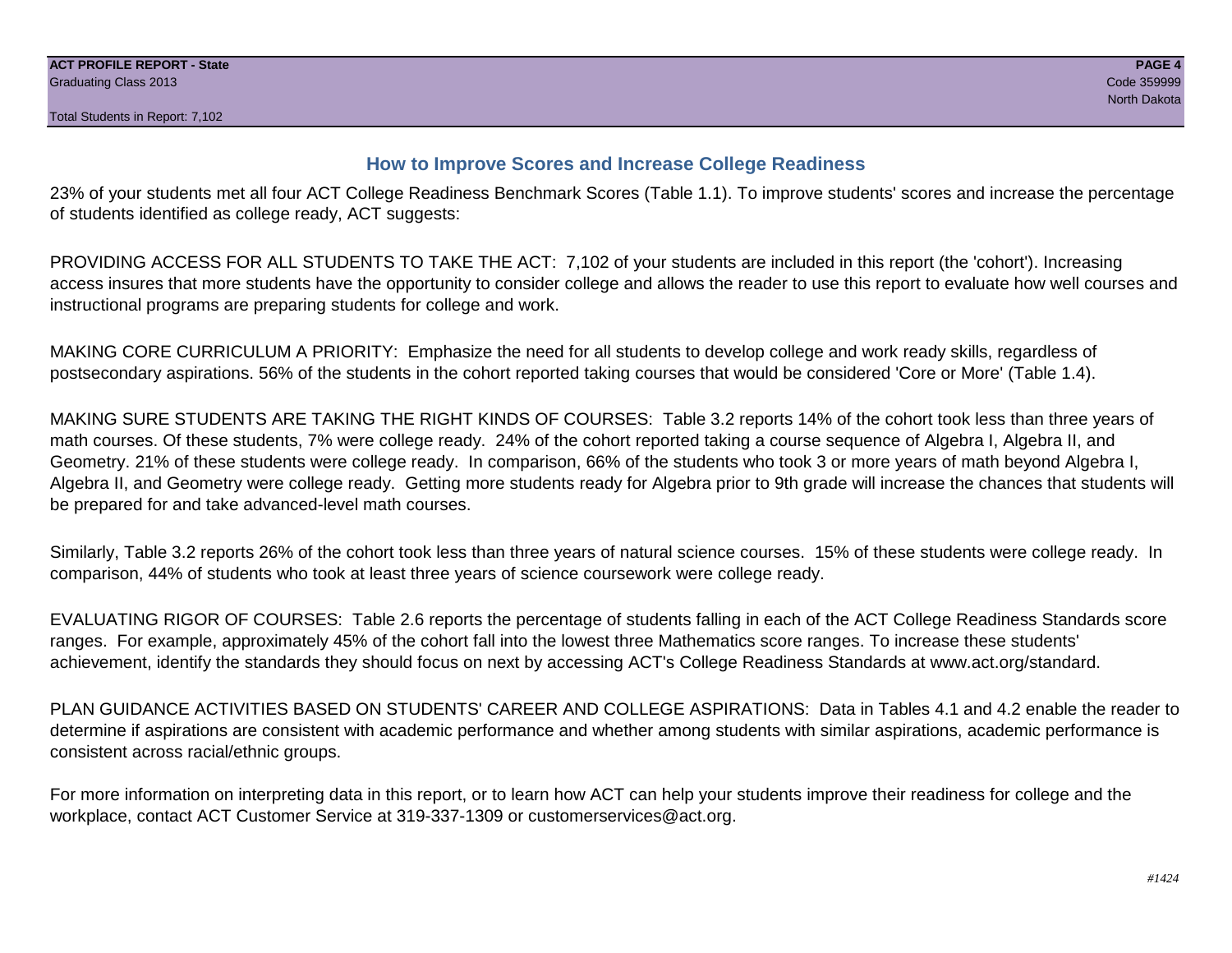**ACT PROFILE REPORT - State: SECTION I, EXECUTIVE SUMMARY PAGE 5** Graduating Class 2013 Code 359999

Total Students in Report: 7,102

## Section I Executive Summary

Beginning with the Graduating Class of 2013, all students whose scores are college reportable, both standard and extended time tests, are now included. Also beginning with the 2013 Graduating Class data, College Readiness Benchmarks for Reading and Science were updated to reflect the most recent college coursework research.

> To find the results of only standard time or extended time test takers, refer to Tables 1.7 and 1.8 on page 10.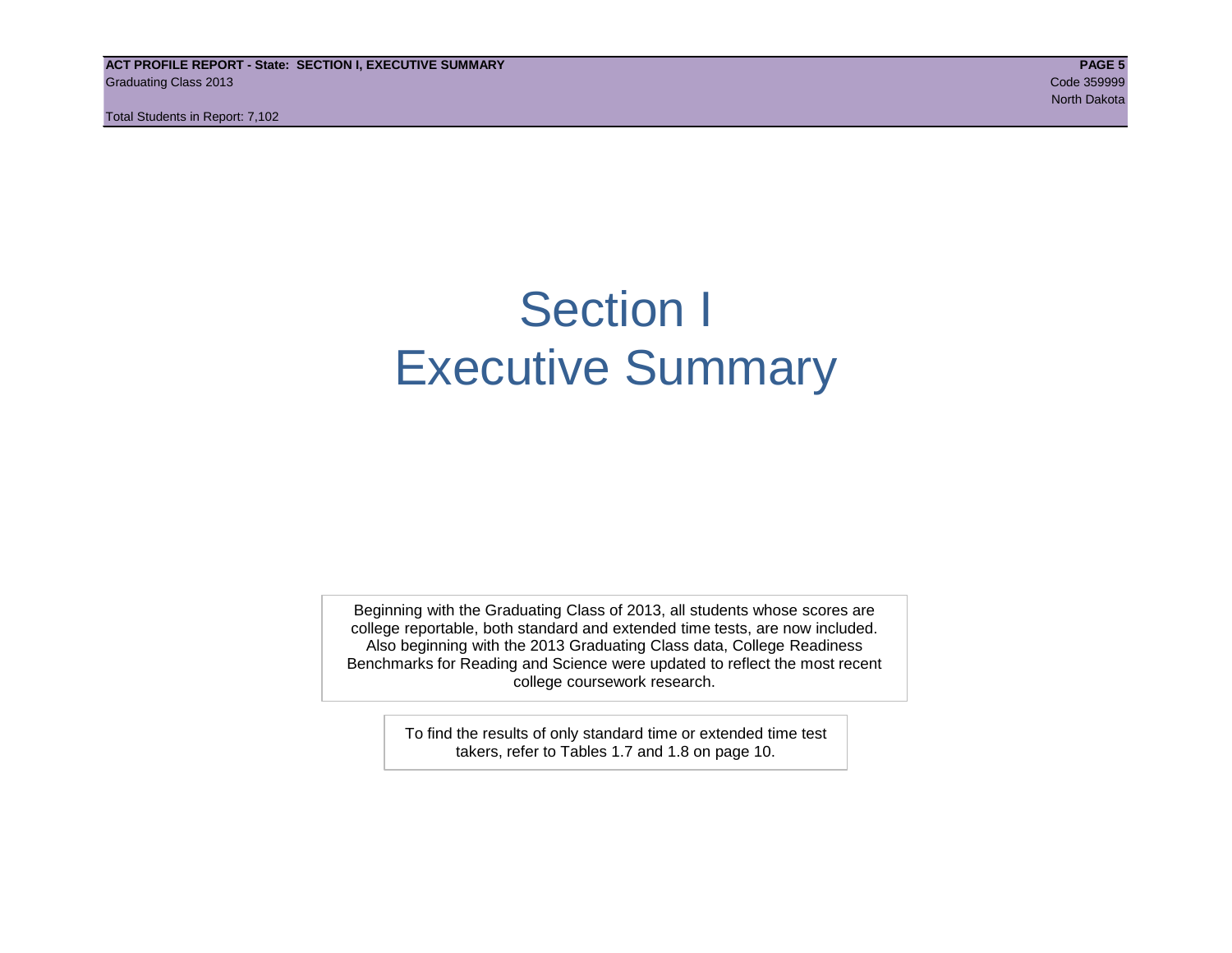#### **ACT PROFILE REPORT - State: SECTION I, EXECUTIVE SUMMARY PAGE 6** Graduating Class 2013 Code 359999

Total Students in Report: 7,102





**A benchmark score is the minimum score needed on an ACT subject-area test to indicate a 50% chance of obtaining a B or higher or about a 75% chance of obtaining a C or higher in the corresponding credit-bearing college course.**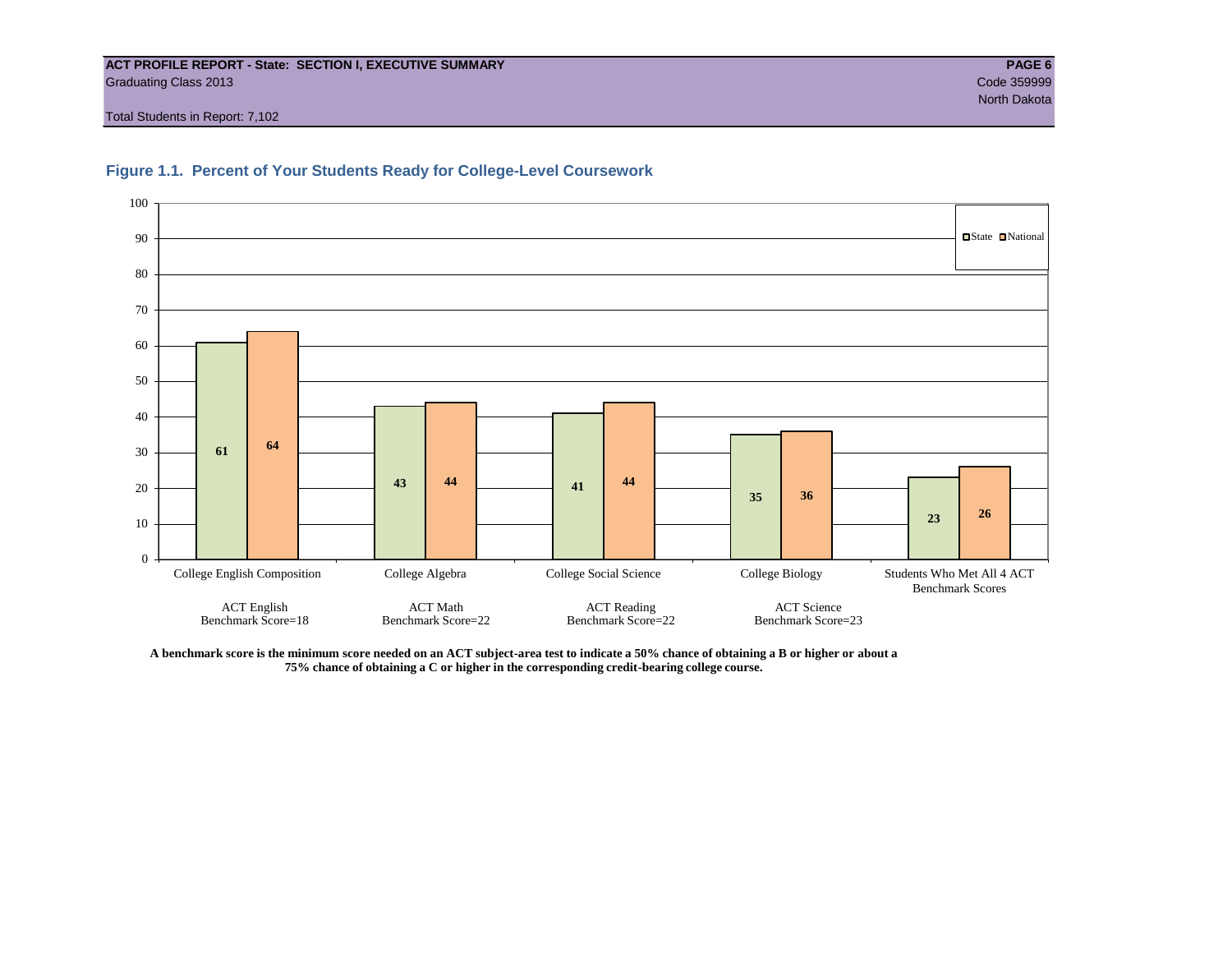#### **ACT PROFILE REPORT - State: SECTION I, EXECUTIVE SUMMARY PAGE 7** Graduating Class 2013 Code 359999

Total Students in Report: 7,102

|      |              | <b>Number of Students</b> |              | <b>Percent Who Met Benchmarks</b> |                    |                 |              |          |                |          |                     |          |  |  |
|------|--------------|---------------------------|--------------|-----------------------------------|--------------------|-----------------|--------------|----------|----------------|----------|---------------------|----------|--|--|
|      |              | <b>Tested</b>             |              | <b>English</b>                    | <b>Mathematics</b> |                 | Reading      |          | <b>Science</b> |          | <b>Met All Four</b> |          |  |  |
| Year | <b>State</b> | <b>National</b>           | <b>State</b> | National<br>State                 |                    | <b>National</b> | <b>State</b> | National |                | National | <b>State</b>        | National |  |  |
| 2009 | 5,791        | ,480,469                  | 70           | 67                                | 47                 | 42              | 57           | 53       | 31             | 28       | 24                  | 23       |  |  |
| 2010 | 5,882        | .568.835                  | 71           | 66                                | 48                 | 43              | 56           | 52       | 31             | 29       | 24                  | 24       |  |  |
| 2011 | 7.057        | 1,623,112                 | 63           | 66                                | 43                 | 45              | 48           | 52       | 26             | 30       | 21                  | 25       |  |  |
| 2012 | 6,896        | .666,017                  | 64           | 67                                | 45                 | 46              | 49           | 52       | 30             | 31       | 23                  | 25       |  |  |
| 2013 | 7.102        | 1,799,243                 | 61           | 64                                | 43                 | 44              | 41           | 44       | 35             | 36       | 23                  | 26       |  |  |

#### **Table 1.1. Five Year Trends—Percent of Students Who Met College Readiness Benchmarks**

#### **Table 1.2. Five Year Trends—Average ACT Scores**

|      |              | <b>Number of Students</b> |              |                |                    | <b>Average ACT Scores</b> |                |                 |                |          |                  |          |  |  |  |
|------|--------------|---------------------------|--------------|----------------|--------------------|---------------------------|----------------|-----------------|----------------|----------|------------------|----------|--|--|--|
|      |              | Tested                    |              | <b>English</b> | <b>Mathematics</b> |                           | <b>Reading</b> |                 | <b>Science</b> |          | <b>Composite</b> |          |  |  |  |
| Year | <b>State</b> | <b>National</b>           | <b>State</b> | National       | State              | National                  | <b>State</b>   | <b>National</b> | <b>State</b>   | National | <b>State</b>     | National |  |  |  |
| 2009 | 5,791        | .480,469                  | 20.7         | 20.6           | 21.5               | 21.0                      | 21.8           | 21.4            | 21.6           | 20.9     | 21.5             | 21.1     |  |  |  |
| 2010 | 5,882        | .568.835                  | 20.7         | 20.5           | 21.4               | 21.0                      | 21.7           | 21.3            | 21.6           | 20.9     | 21.5             | 21.0     |  |  |  |
| 2011 | 0.057        | ,623,112                  | 19.8         | 20.6           | 20.8               | 21.1                      | 20.8           | 21.3            | 20.8           | 20.9     | 20.7             | 21.1     |  |  |  |
| 2012 | 6,896        | .666,017                  | 19.6         | 20.5           | 21.0               | 21.1                      | 20.7           | 21.3            | 20.9           | 20.9     | 20.7             | 21.1     |  |  |  |
| 2013 | .102         | 1,799.243                 | 19.5         | 20.2           | 20.8               | 20.9                      | 20.5           | 21.1            | 20.7           | 20.7     | 20.5             | 20.9     |  |  |  |

### **Table 1.3. Five Year Trends—Average ACT Scores Nationwide**

|      | <b>Number of Students</b> |                | <b>Average ACT Scores</b> |         |                |                  |  |  |  |  |  |  |  |
|------|---------------------------|----------------|---------------------------|---------|----------------|------------------|--|--|--|--|--|--|--|
| Year | Tested                    | <b>English</b> | <b>Mathematics</b>        | Reading | <b>Science</b> | <b>Composite</b> |  |  |  |  |  |  |  |
| 2009 | ,480,469                  | 20.6           | 21.0                      | 21.4    | 20.9           | 21.1             |  |  |  |  |  |  |  |
| 2010 | ,568,835                  | 20.5           | 21.0                      | 21.3    | 20.9           | 21.0             |  |  |  |  |  |  |  |
| 2011 | ,623,112                  | 20.6           | 21.1                      | 21.3    | 20.9           | 21.1             |  |  |  |  |  |  |  |
| 2012 | ,666,017                  | 20.5           | 21.1                      | 21.3    | 20.9           | 21.1             |  |  |  |  |  |  |  |
| 2013 | 1,799,243                 | 20.2           | 20.9                      | 21.1    | 20.7           | 20.9             |  |  |  |  |  |  |  |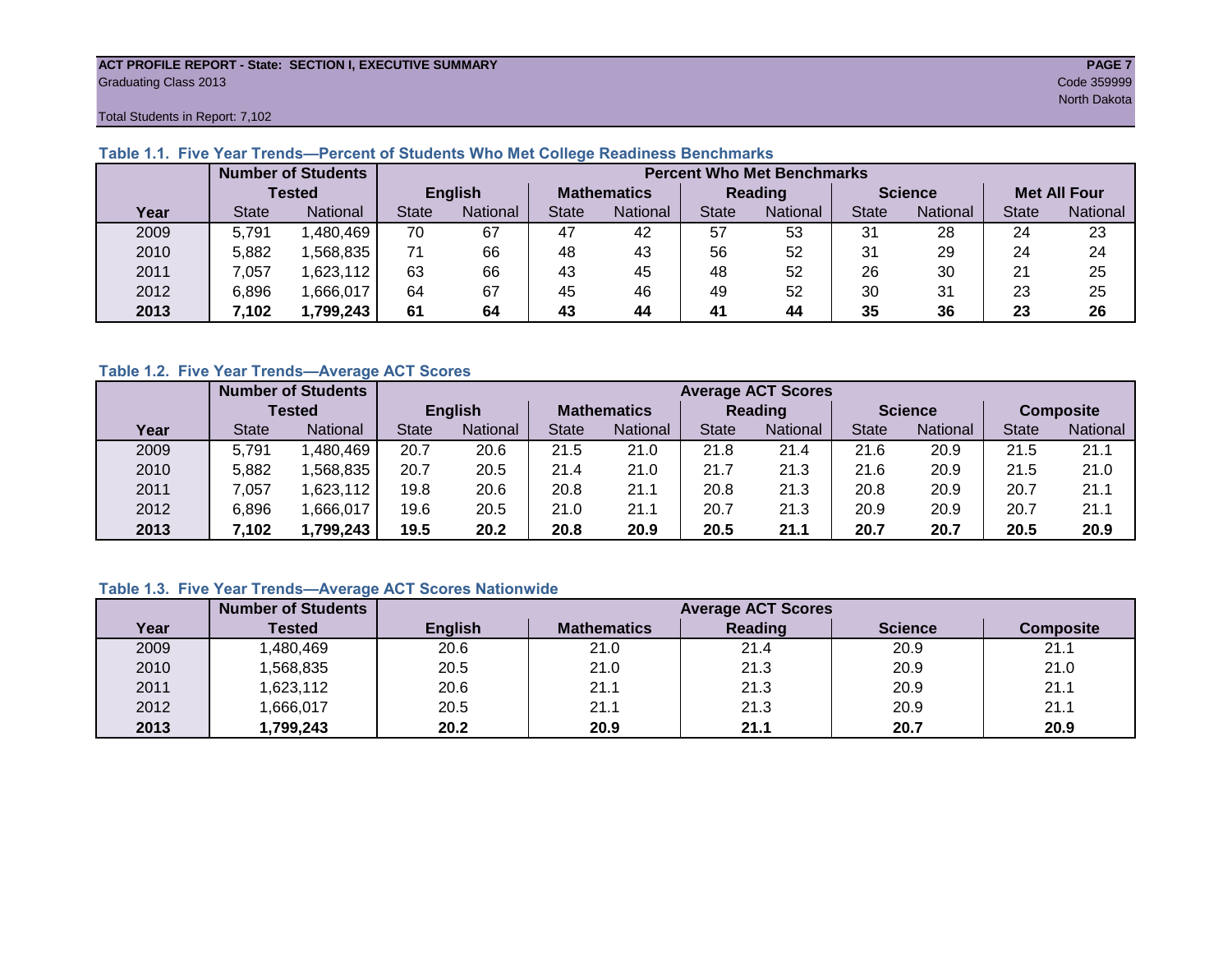#### **ACT PROFILE REPORT - State: SECTION I, EXECUTIVE SUMMARY PAGE 8** Graduating Class 2013 Code 359999

#### Total Students in Report: 7,102

|      |         | <b>Number of Students</b><br><b>Tested</b> |      | Percent <sup>2</sup> |         | <b>English</b> |             | <b>Mathematics</b> |         | <b>Reading</b> | <b>Science</b> |           | <b>Composite</b> |           |
|------|---------|--------------------------------------------|------|----------------------|---------|----------------|-------------|--------------------|---------|----------------|----------------|-----------|------------------|-----------|
|      |         |                                            | Core | Less                 |         |                |             |                    |         |                |                |           |                  |           |
|      | Core or | Less than                                  | or   | than                 | Core or | Less than      | Core or     | Less than          | Core or | Less than      | Core or        | Less than | Core or          | Less than |
| Year | More    | Core                                       | More | Core                 | More    | Core           | <b>More</b> | Core               | More    | Core           | More           | Core      | More             | Core      |
| 2009 | 3,890   | .761.                                      | 67   | 30                   | 21.9    | 18.2           | 22.7        | 19.2               | 22.9    | 19.7           | 22.6           | 19.7      | 22.6             | 19.3      |
| 2010 | 3,894   | .870                                       | 66   | 32                   | 22.0    | 18.2           | 22.7        | 19.0               | 22.9    | 19.5           | 22.7           | 19.5      | 22.7             | 19.2      |
| 2011 | 4.117   | 2,574                                      | 58   | 36                   | 21.6    | 17.3           | 22.4        | 18.5               | 22.3    | 18.6           | 22.4           | 18.8      | 22.3             | 18.4      |
| 2012 | 4,032   | 2.546                                      | 58   | 37                   | 21.4    | 17.2           | 22.7        | 18.7               | 22.4    | 18.4           | 22.4           | 18.9      | 22.3             | 18.4      |
| 2013 | 4,011   | 2,521                                      | 56   | 35                   | 21.6    | 16.9           | 22.6        | 18.4               | 22.3    | 18.2           | 22.3           | 18.5      | 22.3             | 18.1      |

### **Table 1.4. Five Year Trends—Average ACT Scores by Level of Preparation**

<sup>1</sup>"Core or More" results correspond to students taking four or more years of English AND three or more years each of math, social studies, and natural science.

 $2$ Percent of all students tested. Numbers will not add up to 100% due to student non-response.

#### **Table 1.5. Five Year Trends—Percent and Average Composite Score by Race/Ethnicity**

|                                        | 2009  |      |      | 2010  |               | 2011 |       |               | 2012 |       |     | 2013 |         |               |      |
|----------------------------------------|-------|------|------|-------|---------------|------|-------|---------------|------|-------|-----|------|---------|---------------|------|
|                                        | N     | $\%$ | Avg  | N     | $\frac{9}{6}$ | Avg  | N     | $\frac{9}{6}$ | Avg  | N     | %   | Avg  | N       | $\frac{9}{6}$ | Avg  |
| <b>All Students</b>                    | 5.791 | 100  | 21.5 | 5.882 | 100           | 21.5 | 7.057 | 100           | 20.7 | 6.896 | 100 | 20.7 | 7.102   | 100           | 20.5 |
| Black/African American                 | 54    |      | 18.8 | 52    |               | 17.1 | 73    |               | 16.4 | 100   |     | 15.6 | 100     |               | 16.0 |
| American Indian/Alaska Native          | 230   |      | 17.8 | 276   | 5             | 17.0 | 387   | 5             | 16.5 | 290   |     | 16.8 | 290     | 4             | 16.1 |
| White                                  | 5,181 | 89   | 21.7 | 5.214 | 89            | 21.8 | 5,855 | 83            | 21.2 | 5,712 | 83  | 21.2 | 5,908   | 83            | 20.9 |
| Hispanic/Latino                        | 47    |      | 20.3 | 58    |               | 20.3 | 130   | ົ             | 18.1 | 171   | ົ   | 18.7 | 198     |               | 18.0 |
| Asian                                  | 43    |      | 21.2 | 57    |               | 22.1 | 78    |               | 20.8 | 80    |     | 19.3 | 84      |               | 21.6 |
| Native Hawaiian/Other Pacific Islander |       |      |      | 0     | 0             |      | ົ     | 0             | 13.5 | 8     |     | 20.0 | $12 \,$ | 0             | 18.6 |
| Two or more races                      | 61    |      | 21.4 | 69    |               | 21.2 | 151   | $\sim$        | 20.1 | 225   |     | 20.3 | 226     |               | 19.8 |
| Prefer not to respond/No response      | 175   |      | 21.2 | 156   | 3             | 20.6 | 381   | 5             | 18.8 | 310   |     | 19.5 | 284     |               | 19.3 |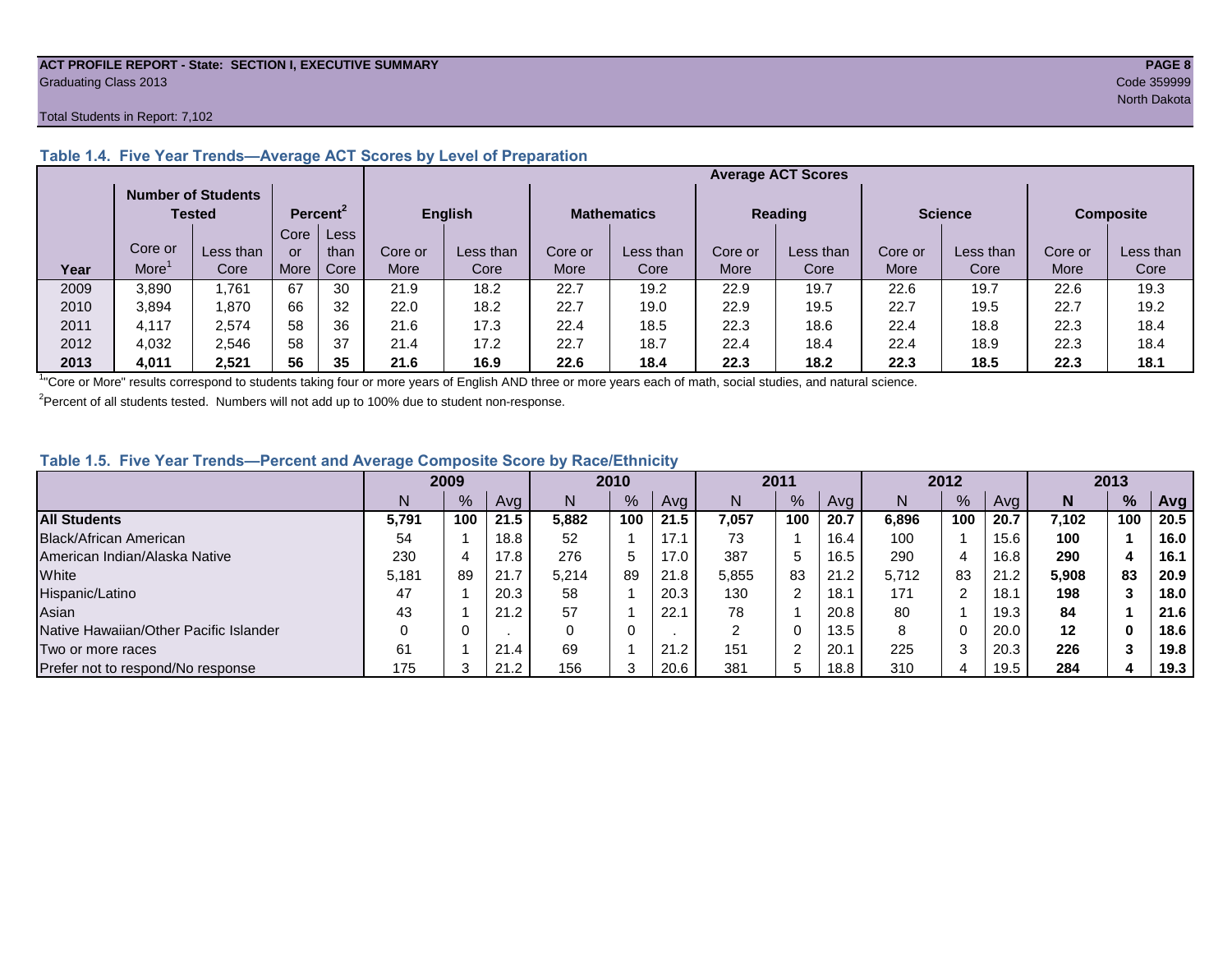#### **ACT PROFILE REPORT - State: SECTION I, EXECUTIVE SUMMARY PAGE 9 Graduating Class 2013** Code 359999 Code 359999

North Dakota

Total Students in Report: 7,102

#### **Table 1.6. Percent of Students in College Readiness Standards Score Ranges**

| <b>CRS</b>                 | <b>English</b>       | <b>Mathematics</b>      | <b>Reading</b>      | <b>Science</b>       |
|----------------------------|----------------------|-------------------------|---------------------|----------------------|
| Range                      | (Benchmark = $18$ )  | (Benchmark = $22$ )     | (Benchmark = $22$ ) | $(Benchmark = 23)$   |
|                            | 100%                 | 100%                    | 100%                | 100%                 |
| $1 - 12$                   | 50%<br>14%<br>13%    | 50%<br>$0\%$<br>1%      | 50%<br>$9\%$<br>8%  | 50%<br>$7\%$<br>6%   |
|                            | $0\%$                | $0\%$                   | $0\%$               | $0\%$                |
| $13 - 15$                  | 100%                 | 100%                    | 100%                | 100%                 |
|                            | 50%<br>14%<br>13%    | 50%<br>14%<br>12%       | 50%<br>14%<br>13%   | 50%<br>10%<br>$8\%$  |
|                            | $0\%$                | $0\%$                   | 0%                  | 0%                   |
|                            | 100%                 | 100%                    | 100%                | 100%                 |
| 16-19                      | 50%<br>20%<br>18%    | 33%<br>33%<br>50%       | 50%<br>22%<br>21%   | 25%<br>50%<br>23%    |
|                            | $0\%$                | $0\%$                   | $0\%$               | 0%                   |
|                            | 100%                 | 100%                    | 100%                | 100%                 |
| $20 - 23$                  | 27%<br>50%<br>25%    | 50%<br>23%<br>19%       | 50%<br>25%<br>24%   | 33%<br>30%<br>50%    |
|                            | $0\%$                | $0\%$                   | $0\%$               | 0%                   |
|                            | 100%                 | 100%                    | 100%                | 100%                 |
| 24-27                      | 50%<br>16%<br>16%    | 50%<br>22%<br>21%       | 50%<br>17%<br>15%   | 50%<br>20%<br>20%    |
|                            | 0%                   | $0\%$                   | $0\%$               | 0%                   |
|                            | 100%                 | 100%                    | 100%                | 100%                 |
| 28-32                      | 50%<br>10%           | 50%                     | 50%<br>13%<br>10%   | 50%                  |
|                            | 7%<br>0%             | $9\%$<br>$6\%$<br>$0\%$ | $0\%$               | $8\%$<br>6%<br>$0\%$ |
|                            | 100%                 | 100%                    | 100%                | 100%                 |
| 33-36                      | 50%                  | 50%                     | 50%                 | 50%                  |
|                            | $5\%$<br>2%<br>$0\%$ | $3%$<br>2%<br>$0\%$     | 5%<br>3%<br>0%      | 2%<br>1%<br>$0\%$    |
|                            | 100%                 | 100%                    | 100%                | 100%                 |
|                            | 64%<br>61%           |                         |                     |                      |
| % At or Above<br>Benchmark | 50%                  | 44%<br>43%<br>50%       | 44%<br>41%<br>50%   | 36%<br>35%<br>50%    |
|                            | $0\%$                | $0\%$                   | $0\%$               | $0\%$                |
|                            |                      |                         |                     |                      |
|                            |                      | $=$ State               | $=$ National        |                      |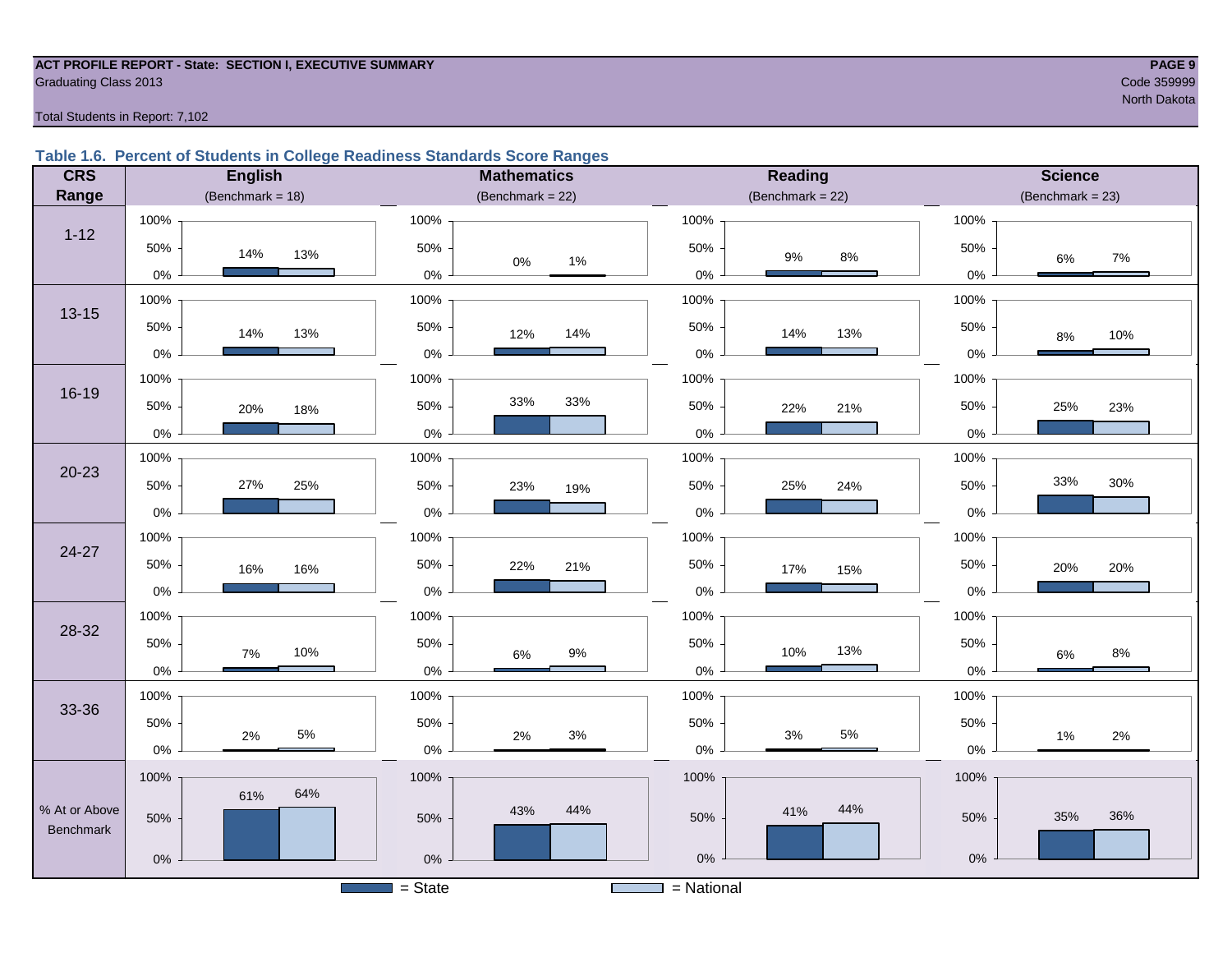#### **ACT PROFILE REPORT- State: SECTION II, ACADEMIC ACHIEVEMENT PAGE 10** Graduating Class 2013 Code 359999

Total Students in Report: 7,102

| <b>Student Group</b> | <b>Test Session</b>  |          |         | <b>Average ACT Scores</b> |             |         |         |           |  |  |  |  |  |
|----------------------|----------------------|----------|---------|---------------------------|-------------|---------|---------|-----------|--|--|--|--|--|
|                      | <b>Duration</b>      | N        | Percent | English                   | Mathematics | Reading | Science | Composite |  |  |  |  |  |
|                      | <b>Standard Time</b> | 6,716    | 95      | 19.9                      | 21.0        | 20.8    | 20.9    | 20.8      |  |  |  |  |  |
| <b>State</b>         | <b>Extended Time</b> | 386      | 5       | 13.5                      | 16.3        | 16.0    | 17.0    | 15.8      |  |  |  |  |  |
|                      | Total                | 7,102    | 100     | 19.5                      | 20.8        | 20.5    | 20.7    | 20.5      |  |  |  |  |  |
|                      | <b>Standard Time</b> | ,727,041 | 96      | 20.4                      | 21.0        | 21.3    | 20.9    | 21.0      |  |  |  |  |  |
| <b>National</b>      | <b>Extended Time</b> | 72,202   | 4       | 15.9                      | 17.7        | 18.1    | 17.9    | 17.5      |  |  |  |  |  |
|                      | Total                | ,799,243 | 100     | 20.2                      | 20.9        | 21.1    | 20.7    | 20.9      |  |  |  |  |  |

#### **Table 1.7. Average ACT College Reportable Scores by Test Session Duration**

#### **Table 1.8. Percent of Students Who Met College Readiness Benchmark Scores by Test Session Duration**

| <b>Student Group</b> | <b>Test Session</b>  |         | <b>Percent of Students</b> | Met     |         |          |
|----------------------|----------------------|---------|----------------------------|---------|---------|----------|
|                      | <b>Duration</b>      | English | Mathematics                | Reading | Science | All Four |
|                      | <b>Standard Time</b> | 64      | 45                         | 43      | 36      | 24       |
| <b>State</b>         | <b>Extended Time</b> | 17      |                            | 15      | 11      | 5        |
|                      | Total                | 61      | 43                         | 41      | 35      | 23       |
|                      | <b>Standard Time</b> | 65      | 45                         | 45      | 37      | 27       |
| <b>National</b>      | <b>Extended Time</b> | 35      | 20                         | 28      | 20      | 13       |
|                      | Total                | 64      | 44                         | 44      | 36      | 26       |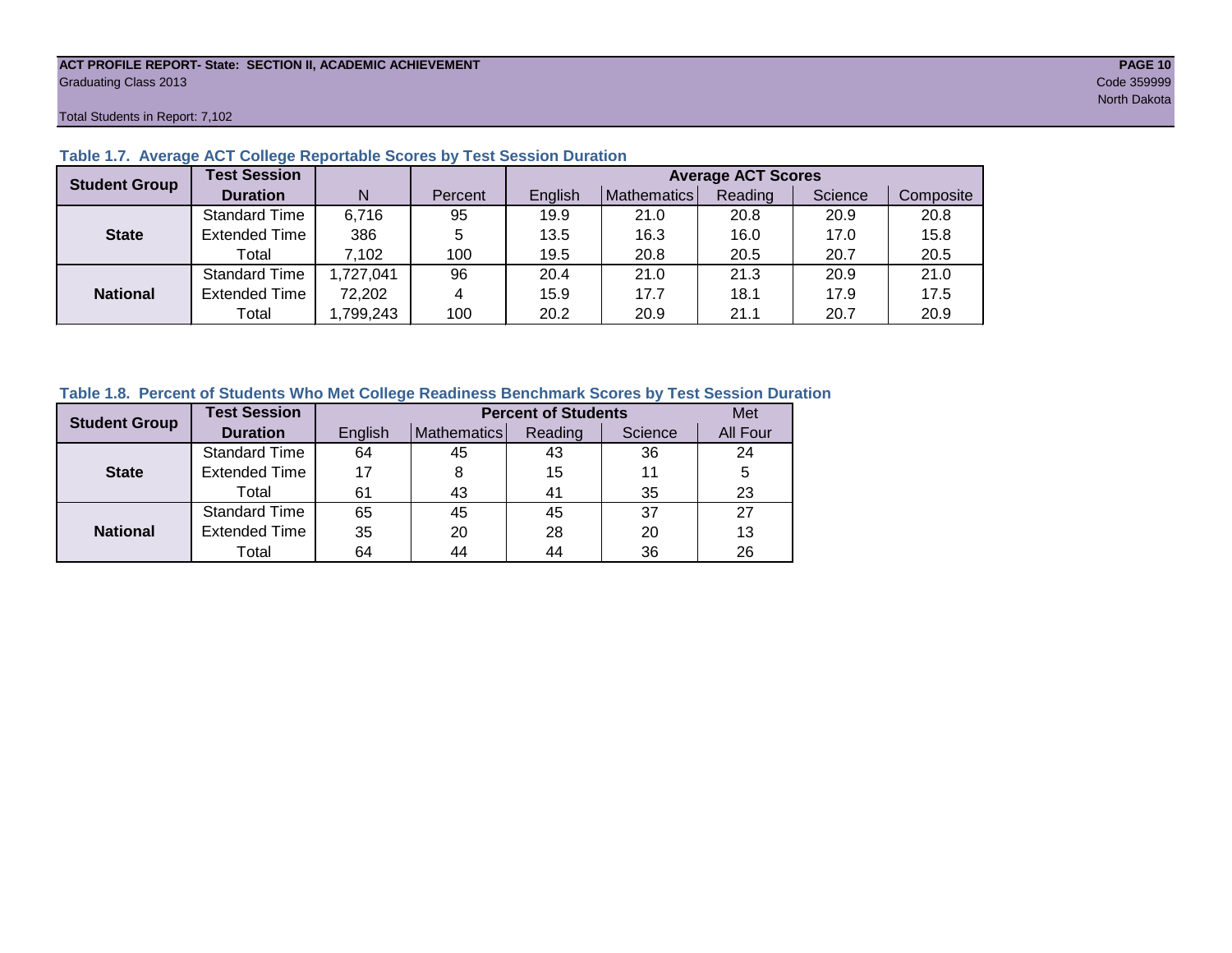Total Students in Report: 7,102

## Section II Academic Achievement

Beginning with the Graduating Class of 2013, all students whose scores are college reportable, both standard and extended time tests, are now included. Also beginning with the 2013 Graduating Class data, College Readiness Benchmarks for Reading and Science were updated to reflect the most recent college coursework research.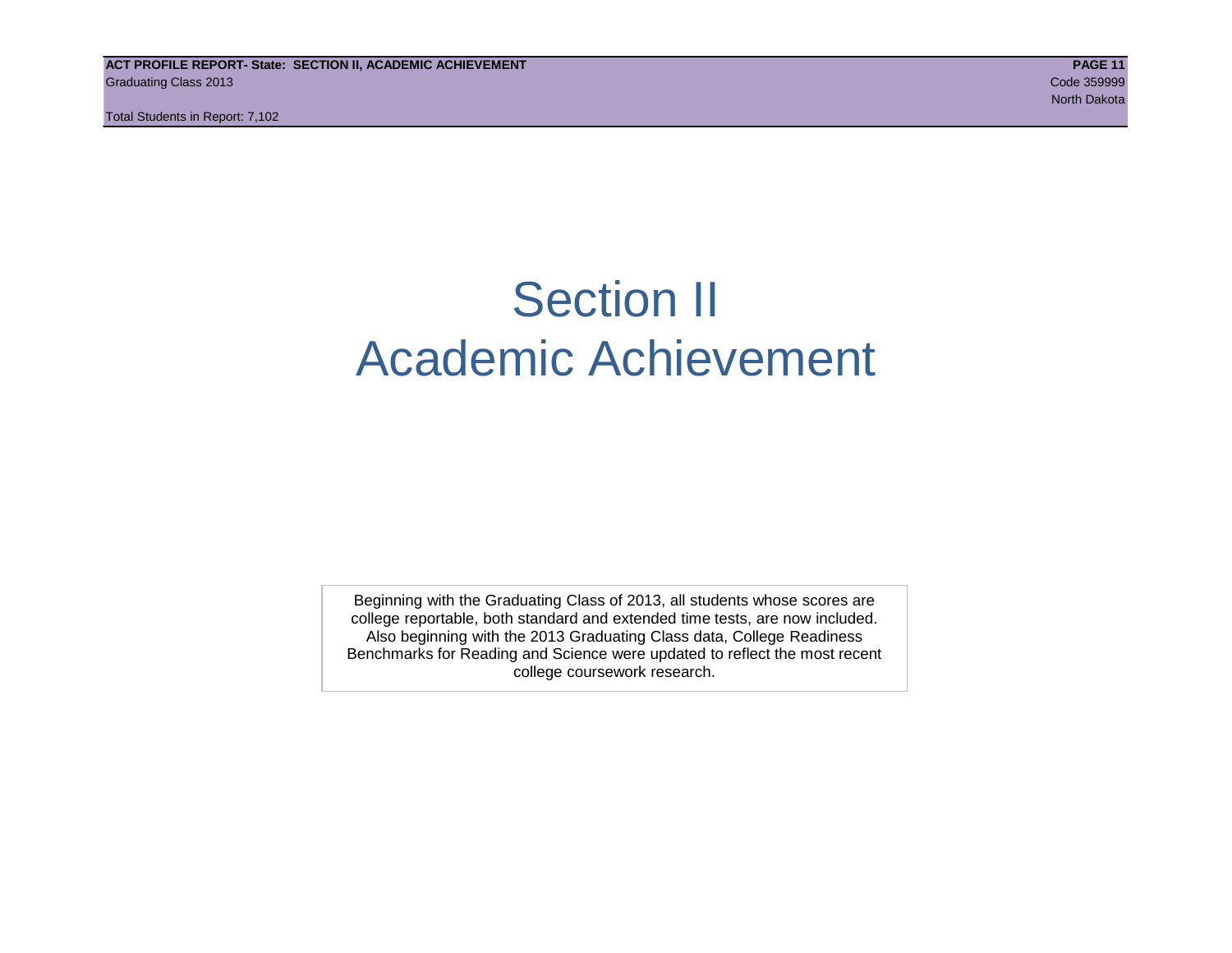## **ACT PROFILE REPORT- State: SECTION II, ACADEMIC ACHIEVEMENT PAGE 12** Graduating Class 2013 Code 359999

Total Students in Report: 7,102

|  | Table 2.1. ACT Score Distributions, Cumulative Percentages (CP <sup>1</sup> ), and Score Averages |  |  |  |
|--|---------------------------------------------------------------------------------------------------|--|--|--|
|  |                                                                                                   |  |  |  |

| <b>ACT Scale</b> |                | <b>English</b> |                | <b>Mathematics</b> |                 | Reading   |             | <b>Science</b> | <b>Composite</b> |                | <b>ACT Scale</b> |
|------------------|----------------|----------------|----------------|--------------------|-----------------|-----------|-------------|----------------|------------------|----------------|------------------|
| <b>Score</b>     | N              | CP             | $\mathsf{N}$   | $\mathsf{CP}$      | ${\sf N}$       | CP        | ${\sf N}$   | CP             | N                | $\mathsf{CP}$  | <b>Score</b>     |
| 36               | 8              | 100            | 11             | 100                | $\overline{28}$ | 100       | 8           | 100            | $\mathbf{1}$     | 100            | $\overline{36}$  |
| 35               | 51             | 100            | $15\,$         | 100                | $13$            | 100       | $20\,$      | 100            | 5                | 100            | 35               |
| 34               | 33             | 99             | 58             | 100                | 82              | 99        | 17          | 100            | 24               | 100            | 34               |
| 33               | 55             | 99             | 55             | 99                 | 109             | 98        | 36          | 99             | 35               | 100            | 33               |
| 32               | 55             | 98             | 31             | $98\,$             | 110             | 97        | 53          | 99             | $72\,$           | 99             | 32               |
| 31               | 100            | 97             | 57             | 98                 | 144             | 95        | 66          | 98             | 55               | 98             | 31               |
| 30               | 98             | 96             | 83             | $97\,$             | 171             | 93        | 103         | $97\,$         | 105              | 97             | 30               |
| 29               | 83             | 94             | 106            | 96                 | 94              | 91        | 106         | 96             | 124              | 96             | 29               |
| 28               | 167            | 93             | 178            | 94                 | 192             | 89        | 122         | 94             | 146              | 94             | 28               |
| 27               | 183            | 91             | 289            | 92                 | 199             | 87        | 177         | 93             | 213              | 92             | 27               |
| 26               | 262            | 88             | 380            | 88                 | 234             | 84        | 293         | $90\,$         | 300              | 89             | 26               |
| 25               | 302            | 85             | 404            | 82                 | 272             | 81        | 346         | 86             | 385              | 85             | 25               |
| 24               | 395            | 80             | 514            | 77                 | 503             | 77        | 601         | 81             | 504              | 79             | 24               |
| 23               | 389            | 75             | 479            | 69                 | 305             | 70        | 546         | 73             | 393              | 72             | 23               |
| 22               | 503            | 69             | 415            | 63                 | 485             | 65        | 452         | 65             | 534              | 67             | 22               |
| 21               | 493            | 62             | 382            | 57                 | 468             | 59        | 713         | 59             | 511              | 59             | 21               |
| 20               | 553            | 55             | 388            | 51                 | 540             | 52        | 651         | 48             | 561              | 52             | 20               |
| 19               | 320            | 47             | 443            | 46                 | 412             | 44        | 643         | 39             | 556              | 44             | 19               |
| 18               | 316            | 43             | 441            | 40                 | 350             | 39        | 430         | 30             | 553              | 36             | 18               |
| 17               | 335            | 39             | 663            | 33                 | 505             | 34        | 286         | 24             | 447              | 29             | 17               |
| 16               | 444            | 34             | 818            | 24                 | 291             | 27        | 448         | 20             | 382              | 22             | 16               |
| 15               | 419            | 28             | 527            | 13                 | 416             | 22        | 236         | 14             | 371              | 17             | 15               |
| 14               | 294            | 22             | 252            | $\mathbf 5$        | 267             | 17        | 216         | 11             | 323              | 12             | 14               |
| 13               | 246            | 18             | 79             | $\sqrt{2}$         | 298             | 13        | 139         | 8              | 261              | $\overline{7}$ | 13               |
| 12               | 242            | 14             | 24             | $\overline{1}$     | 293             | 9         | 146         | 6              | 158              | 3              | 12               |
| 11               | 275            | 11             | $\overline{2}$ |                    | 126             | 5         | 167         | 3              | 66               | $\mathbf{1}$   | 11               |
| 10               | 226            | $\overline{7}$ | 6              |                    | 105             | 3         | 41          | 1              | 15               | $\mathbf{1}$   | 10               |
| 9                | 115            | 4              |                |                    | 49              |           | 22          | 1              | $\mathbf{1}$     |                | 9                |
| 8                | 91             | 2              |                |                    | 20              |           | 9           |                | $\Omega$         |                | 8                |
| $\overline{7}$   | 33             |                | $\mathbf 0$    |                    | 12              |           | 6           |                |                  |                | $\overline{7}$   |
| 6                | 10             |                | $\Omega$       |                    | 4               |           |             |                | $\mathbf 0$      |                | $6\phantom{a}$   |
| 5                | $\overline{4}$ |                | $\mathbf 0$    |                    | 0               |           | $\Omega$    |                | $\mathbf 0$      | 1              | 5                |
| Δ                | $\overline{c}$ |                | $\mathbf 0$    |                    | 3               |           |             |                | $\mathbf 0$      |                | 4                |
| 3                | $\Omega$       |                | $\mathbf 0$    |                    | 0               |           |             | 1              | $\mathbf 0$      |                | 3                |
| $\overline{2}$   | 0              | 1              | $\mathbf 0$    |                    |                 |           | $\mathbf 0$ | 1              | $\mathbf 0$      |                | $\overline{2}$   |
|                  | $\Omega$       | $\mathbf{1}$   | $\Omega$       | $\mathbf{1}$       | 1               |           | $\Omega$    |                | $\Omega$         | $\overline{1}$ |                  |
| Avg (SD)         |                | 19.5(6.0)      |                | 20.8(4.8)          |                 | 20.5(5.9) |             | 20.7(4.8)      | 20.5(4.8)        |                | Avg (SD)         |

<sup>1</sup>CP is the cumulative percent of students at or below a score point.

Note: Shaded portions of columns identify the students who met/exceeded the ACT College Readiness Benchmark Scores.

North Dakota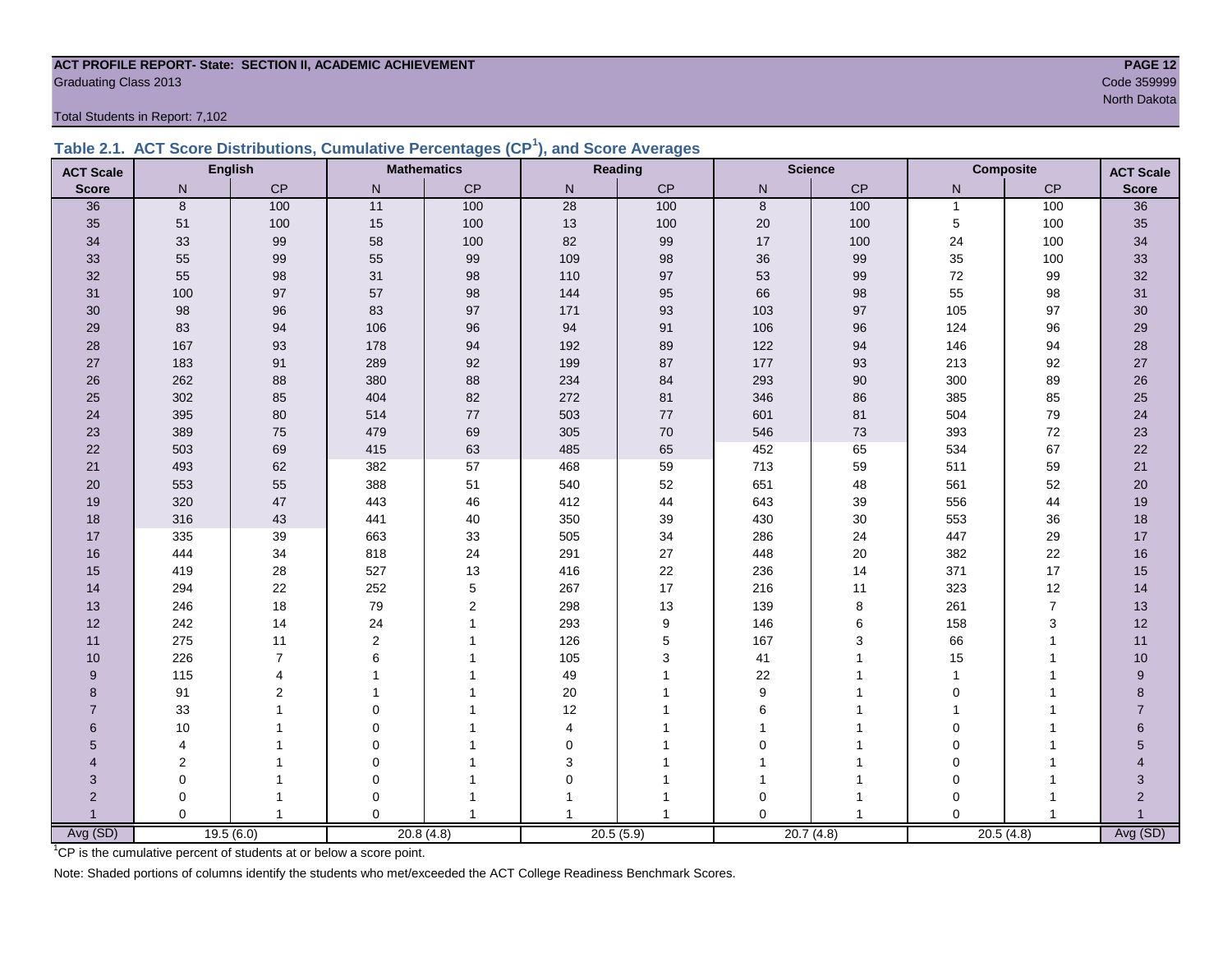#### **ACT PROFILE REPORT- State: SECTION II, ACADEMIC ACHIEVEMENT PAGE 13** Graduating Class 2013 Code 359999

#### Total Students in Report: 7,102

|                  |                         | <b>English</b> |                          |                |                        |                | Reading                |                | <b>Mathematics</b>    |           |                            |     |                        |           |                  |
|------------------|-------------------------|----------------|--------------------------|----------------|------------------------|----------------|------------------------|----------------|-----------------------|-----------|----------------------------|-----|------------------------|-----------|------------------|
|                  |                         |                |                          |                | <b>Social Studies/</b> |                |                        |                | <b>Pre/Elementary</b> |           | <b>Algebra/ Coordinate</b> |     | <b>Plane Geometry/</b> |           |                  |
| <b>ACT Scale</b> | <b>Usage/ Mechanics</b> |                | <b>Rhetorical Skills</b> |                | <b>Sciences</b>        |                | <b>Arts/Literature</b> |                | Algebra               |           | <b>Geometry</b>            |     | <b>Trigonometry</b>    |           | <b>ACT Scale</b> |
| <b>Score</b>     | N.                      | <b>CP</b>      | N                        | CP             | N                      | <b>CP</b>      | N                      | <b>CP</b>      | N.                    | <b>CP</b> | N                          | CP  | N.                     | <b>CP</b> | <b>Score</b>     |
| 18               | 133                     | 100            | 53                       | 100            | 125                    | 100            | 148                    | 100            | 174                   | 100       | 34                         | 100 | 40                     | 100       | 18               |
| 17               | 219                     | 98             | 28                       | 99             | 296                    | 98             | 234                    | 98             | 261                   | 98        | 70                         | 100 | 9                      | 99        | 17               |
| 16               | 203                     | 95             | 218                      | 99             | 316                    | 94             | 323                    | 95             | 235                   | 94        | 137                        | 99  | 135                    | 99        | 16               |
| 15               | 303                     | 92             | 334                      | 96             | 374                    | 90             | 399                    | 90             | 403                   | 91        | 248                        | 97  | 403                    | 97        | 15               |
| 14               | 323                     | 88             | 414                      | 91             | 412                    | 84             | 243                    | 84             | 451                   | 85        | 406                        | 93  | 510                    | 92        | 14               |
| 13               | 486                     | 83             | 577                      | 85             | 564                    | 79             | 488                    | 81             | 825                   | 79        | 747                        | 87  | 686                    | 85        | 13               |
| 12               | 425                     | 77             | 749                      | 77             | 970                    | 71             | 516                    | 74             | 582                   | 67        | 786                        | 77  | 765                    | 75        | 12               |
| 11               | 655                     | 71             | 842                      | 67             | 638                    | 57             | 927                    | 67             | 575                   | 59        | 1,032                      | 66  | 1,004                  | 64        | 11               |
| 10               | 911                     | 61             | 729                      | 55             | 649                    | 48             | 644                    | 54             | 872                   | 51        | 891                        | 51  | 761                    | 50        | 10               |
| 9                | 657                     | 48             | 962                      | 44             | 642                    | 39             | 572                    | 45             | 478                   | 38        | 791                        | 39  | 1,284                  | 39        | 9                |
| 8                | 566                     | 39             | 623                      | 31             | 849                    | 30             | 557                    | 37             | 752                   | 32        | 1.141                      | 28  | 655                    | 21        | 8                |
| $\overline{7}$   | 716                     | 31             | 557                      | 22             | 449                    | 18             | 507                    | 29             | 831                   | 21        | 212                        | 12  | 448                    | 12        | $\overline{7}$   |
| 6                | 497                     | 21             | 269                      | 14             | 327                    | 12             | 734                    | 22             | 386                   | 9         | 318                        | 9   | 62                     | 6         | 6                |
| 5                | 498                     | 14             | 337                      | 11             | 339                    | $\overline{7}$ | 334                    | 11             | 205                   | 4         | 62                         | 4   | 221                    | 5         | 5                |
| 4                | 280                     | $\overline{7}$ | 271                      | 6              | 93                     | $\overline{2}$ | 348                    | $\overline{7}$ | 48                    | 1         | 135                        | 3   | 22                     | 2         | 4                |
| 3                | 181                     | 3              | 119                      | $\overline{2}$ | 42                     |                | 83                     | 2              | 17                    | 1         | 76                         | 1   | 73                     | 1         | 3                |
| $\overline{2}$   | 44                      |                | 18                       |                | 13                     |                | 42                     | 1              |                       |           |                            | 1   | 10                     |           | $\overline{2}$   |
|                  | 5                       |                | 2                        |                | 4                      |                | 3                      | 1              | $\Omega$              |           | 15                         | 1   | 14                     |           |                  |
| Avg (SD)         | 9.7(3.7)                |                | 10.0(3.2)                |                | 10.7(3.4)              |                | 10.0(3.8)              |                | 10.7(3.4)             |           | 10.4(2.8)                  |     | 10.5(2.8)              |           | Avg (SD)         |

**Table 2.2. ACT Subscore Distributions, Cumulative Percentages (CP<sup>1</sup> ), and Subscore Averages**

 $1$ <sup>-1</sup>CP is the cumulative percent of students at or below a score point.

#### **Table 2.3. ACT Score Quartile Values**

| <b>Quartile</b>      | Enalish | <b>Mathematics</b> | Reading      | <b>Science</b> | Composite |
|----------------------|---------|--------------------|--------------|----------------|-----------|
| Q3 (75th Percentile) | 24      | 24                 | $\sim$<br>24 | 24             | 24        |
| Q2 (50th Percentile) | 20      | 20                 | oc<br>۷J     | <u>_</u>       | 20        |
| Q1 (25th Percentile) |         |                    |              | 18             |           |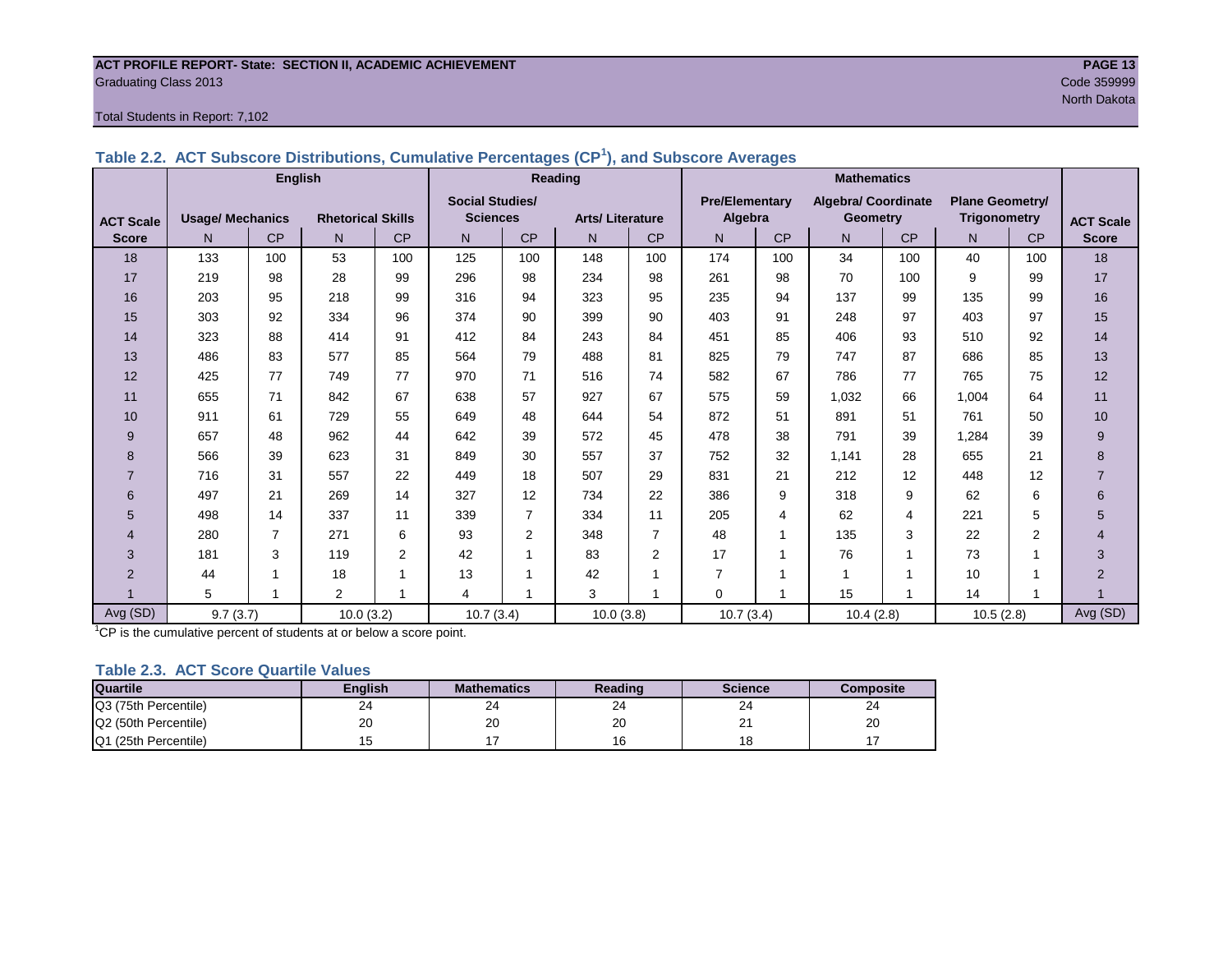Total Students in Report: 7,102

#### **Table 2.4. Average ACT Composite Scores for Race/Ethnicity by Level of Preparation**

| <b>Student</b>  |                                 | Number of Students | <b>Percent Taking</b>     |                     | <b>Average ACT Composite Score</b> |
|-----------------|---------------------------------|--------------------|---------------------------|---------------------|------------------------------------|
| <b>Group</b>    | <b>Race/Ethnicity</b>           | <b>Tested</b>      | Core or More <sup>1</sup> | <b>Core or More</b> | <b>Less Than Core</b>              |
|                 | <b>All Students</b>             | 7,102              | 56                        | 22.3                | 18.1                               |
|                 | <b>Black/African American</b>   | 100                | 38                        | 18.0                | 15.1                               |
|                 | American Indian/Alaska Native   | 290                | 43                        | 17.2                | 15.3                               |
|                 | White                           | 5,908              | 59                        | 22.6                | 18.5                               |
| <b>State</b>    | Hispanic/Latino                 | 198                | 39                        | 20.4                | 16.6                               |
|                 | Asian                           | 84                 | 61                        | 23.9                | 18.9                               |
|                 | Native Hawaiian/Other Pac. Isl. | 12                 | 67                        | 20.3                | 11.0                               |
|                 | Two or more races               | 226                | 51                        | 21.2                | 18.1                               |
|                 | Prefer not/No Response          | 284                | 42                        | 22.0                | 17.7                               |
|                 | <b>All Students</b>             | 1,799,243          | 74                        | 21.7                | 18.7                               |
|                 | Black/African American          | 239,598            | 69                        | 17.5                | 15.6                               |
|                 | American Indian/Alaska Native   | 14,217             | 62                        | 19.1                | 16.5                               |
|                 | White                           | 1,034,712          | 76                        | 22.9                | 20.0                               |
| <b>National</b> | Hispanic/Latino                 | 259,741            | 72                        | 19.5                | 17.2                               |
|                 | Asian                           | 71,677             | 81                        | 24.1                | 21.5                               |
|                 | Native Hawaiian/Other Pac. Isl. | 4,772              | 71                        | 20.5                | 17.5                               |
|                 | Two or more races               | 64,221             | 74                        | 21.9                | 19.2                               |
|                 | Prefer not/No Response          | 110,305            | 58                        | 22.4                | 18.4                               |

<sup>1</sup>"Core or More" results correspond to students taking four or more years of English AND three or more years each of math, social studies, and natural science.

#### **Table 2.5. Average ACT Scores by Race/Ethnicity**

| <b>Student</b>  |                                 |                |                    |                |                |                  |
|-----------------|---------------------------------|----------------|--------------------|----------------|----------------|------------------|
| Group           | <b>Race/Ethnicity</b>           | <b>English</b> | <b>Mathematics</b> | <b>Reading</b> | <b>Science</b> | <b>Composite</b> |
|                 | <b>All Students</b>             | 19.5           | 20.8               | 20.5           | 20.7           | 20.5             |
|                 | Black/African American          | 14.4           | 16.9               | 15.9           | 16.3           | 16.0             |
|                 | American Indian/Alaska Native   | 14.2           | 16.8               | 16.0           | 16.8           | 16.1             |
|                 | White                           | 20.0           | 21.2               | 20.9           | 21.1           | 20.9             |
| <b>State</b>    | Hispanic/Latino                 | 16.7           | 18.3               | 18.1           | 18.4           | 18.0             |
|                 | Asian                           | 20.3           | 23.2               | 20.8           | 21.9           | 21.6             |
|                 | Native Hawaiian/Other Pac. Isl. | 16.7           | 19.1               | 19.4           | 18.9           | 18.6             |
|                 | Two or more races               | 18.7           | 20.0               | 20.0           | 19.8           | 19.8             |
|                 | Prefer not/No Response          | 18.2           | 19.5               | 19.6           | 19.3           | 19.3             |
|                 | <b>All Students</b>             | 20.2           | 20.9               | 21.1           | 20.7           | 20.9             |
|                 | Black/African American          | 15.7           | 17.2               | 17.0           | 16.9           | 16.9             |
|                 | American Indian/Alaska Native   | 16.6           | 18.2               | 18.3           | 18.3           | 18.0             |
|                 | White                           | 21.8           | 21.9               | 22.6           | 22.0           | 22.2             |
| <b>National</b> | Hispanic/Latino                 | 17.7           | 19.3               | 18.9           | 18.8           | 18.8             |
|                 | Asian                           | 22.5           | 25.0               | 22.9           | 23.1           | 23.5             |
|                 | Native Hawaiian/Other Pac. Isl. | 18.6           | 20.1               | 19.5           | 19.5           | 19.5             |
|                 | Two or more races               | 20.6           | 20.9               | 21.6           | 20.9           | 21.1             |
|                 | Prefer not/No Response          | 20.0           | 20.8               | 21.0           | 20.5           | 20.7             |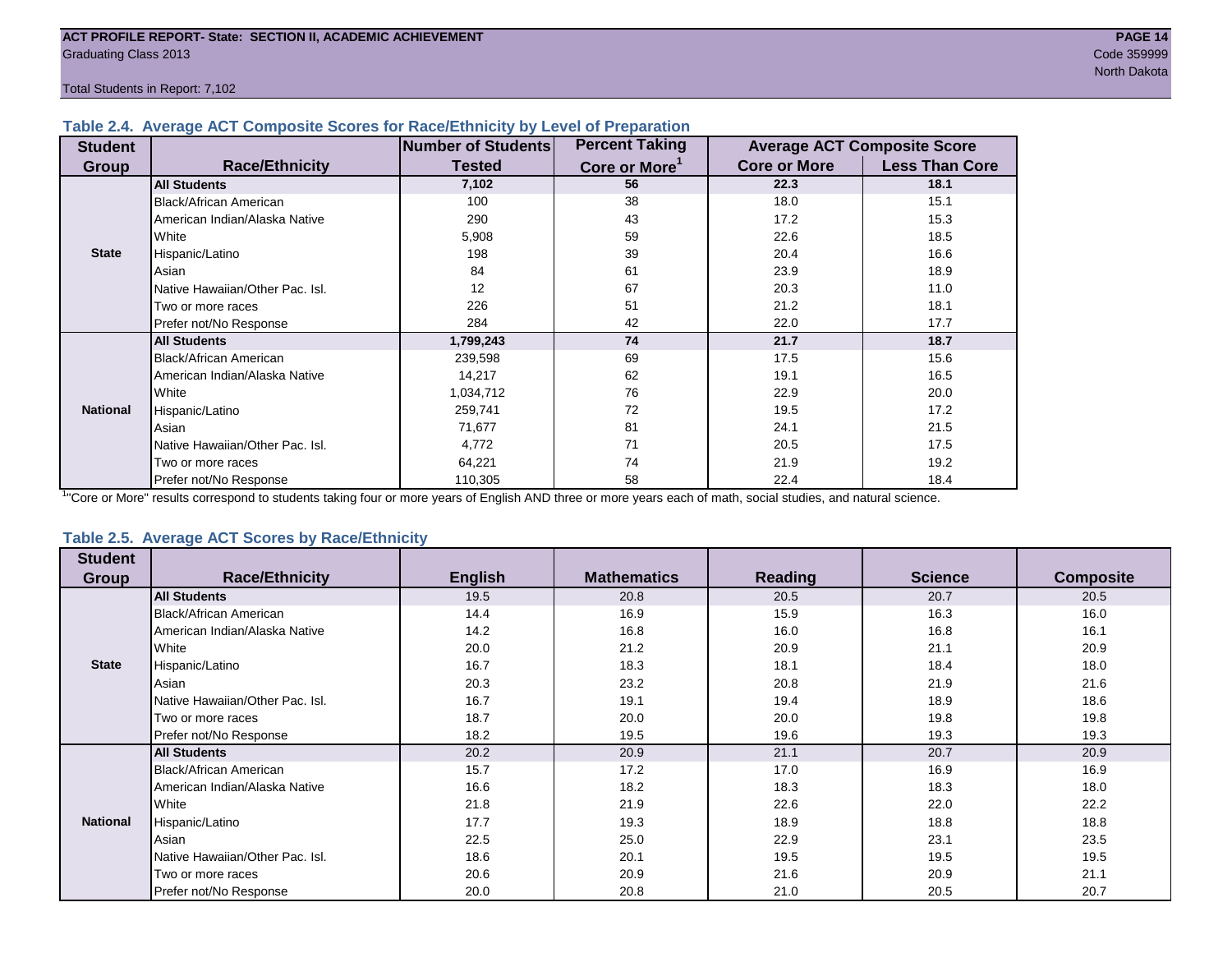#### **ACT PROFILE REPORT- State: SECTION II, ACADEMIC ACHIEVEMENT PAGE 15** Graduating Class 2013 Code 359999

North Dakota

Total Students in Report: 7,102

| <b>Student</b>  | <b>CRS</b> |         | <b>English</b> |         | <b>Mathematics</b> |         | <b>Reading</b> |         | <b>Science</b> |
|-----------------|------------|---------|----------------|---------|--------------------|---------|----------------|---------|----------------|
| Group           | Range      | N       | %              | N       | %                  | N       | %              | N       | %              |
|                 | 33 to 36   | 147     | $\overline{2}$ | 139     | $\overline{2}$     | 232     | 3              | 81      |                |
|                 | 28 to 32   | 503     |                | 455     | 6                  | 711     | 10             | 450     | 6              |
|                 | 24 to 27   | 1,142   | 16             | 1,587   | 22                 | 1,208   | 17             | 1,417   | 20             |
| <b>State</b>    | 20 to 23   | 1,938   | 27             | 1,664   | 23                 | 1,798   | 25             | 2,362   | 33             |
|                 | 16 to 19   | 1,415   | 20             | 2,365   | 33                 | 1,558   | 22             | 1,807   | 25             |
|                 | 13 to 15   | 959     | 14             | 858     | 12                 | 981     | 14             | 591     | 8              |
|                 | 01 to 12   | 998     | 14             | 34      | 0                  | 614     | 9              | 394     | 6              |
|                 | 33 to 36   | 81,846  | 5              | 51,648  | 3                  | 89,731  | 5              | 36,033  | $\overline{2}$ |
|                 | 28 to 32   | 175,672 | 10             | 156,561 | 9                  | 239,643 | 13             | 138,865 | 8              |
|                 | 24 to 27   | 291,095 | 16             | 385,102 | 21                 | 277,723 | 15             | 364,600 | 20             |
| <b>National</b> | 20 to 23   | 447,398 | 25             | 343,822 | 19                 | 424,936 | 24             | 542,531 | 30             |
|                 | 16 to 19   | 327,718 | 18             | 590,816 | 33                 | 384.706 | 21             | 413,107 | 23             |
|                 | 13 to 15   | 242.064 | 13             | 258.384 | 14                 | 240,069 | 13             | 183.840 | 10             |
|                 | 01 to 12   | 233,450 | 13             | 12,910  |                    | 142,435 | 8              | 120,267 |                |

#### **Table 2.6. Percent of Students in College Readiness Standards (CRS) Score Ranges**

#### **Table 2.7. Average ACT Scores by Gender**

| <b>Student Group</b> | <b>Gender</b> |         |         | <b>Average ACT Scores</b> |             |         |         |           |  |  |  |  |
|----------------------|---------------|---------|---------|---------------------------|-------------|---------|---------|-----------|--|--|--|--|
|                      |               | N       | Percent | Enalish                   | Mathematics | Reading | Science | Composite |  |  |  |  |
|                      | Males         | 3,586   | 50      | 18.8                      | 21.0        | 19.9    | 20.8    | 20.3      |  |  |  |  |
| <b>State</b>         | Females       | 3,508   | 49      | 20.2                      | 20.5        | 21.1    | 20.5    | 20.7      |  |  |  |  |
|                      | Missing       |         |         | 16.5                      | 17.9        | 15.8    | 17.8    | 17.3      |  |  |  |  |
|                      | Males         | 835,431 | 46      | 19.8                      | 21.4        | 20.9    | 21.2    | 20.9      |  |  |  |  |
| <b>National</b>      | Females       | 954,919 | 53      | 20.6                      | 20.5        | 21.4    | 20.4    | 20.9      |  |  |  |  |
|                      | Missing       | 8,893   | 0       | 16.1                      | 18.2        | 17.6    | 17.7    | 17.5      |  |  |  |  |

#### **Table 2.8. Percent of Students Who Met College Readiness Benchmark Scores by Gender**

| <b>Student Group</b> | Gender  |         | Met            |         |         |                 |
|----------------------|---------|---------|----------------|---------|---------|-----------------|
|                      |         | English | Mathematics    | Reading | Science | <b>All Four</b> |
| <b>State</b>         | Males   | 56      | 45             | -37     | 37      | 23              |
|                      | Females | 67      | 4 <sup>1</sup> | 46      | 33      | 22              |
| <b>National</b>      | Males   | 62      | 47             | 43      | 40      | 29              |
|                      | Females | 67      | 4 <sup>1</sup> | 45      | 33      | 24              |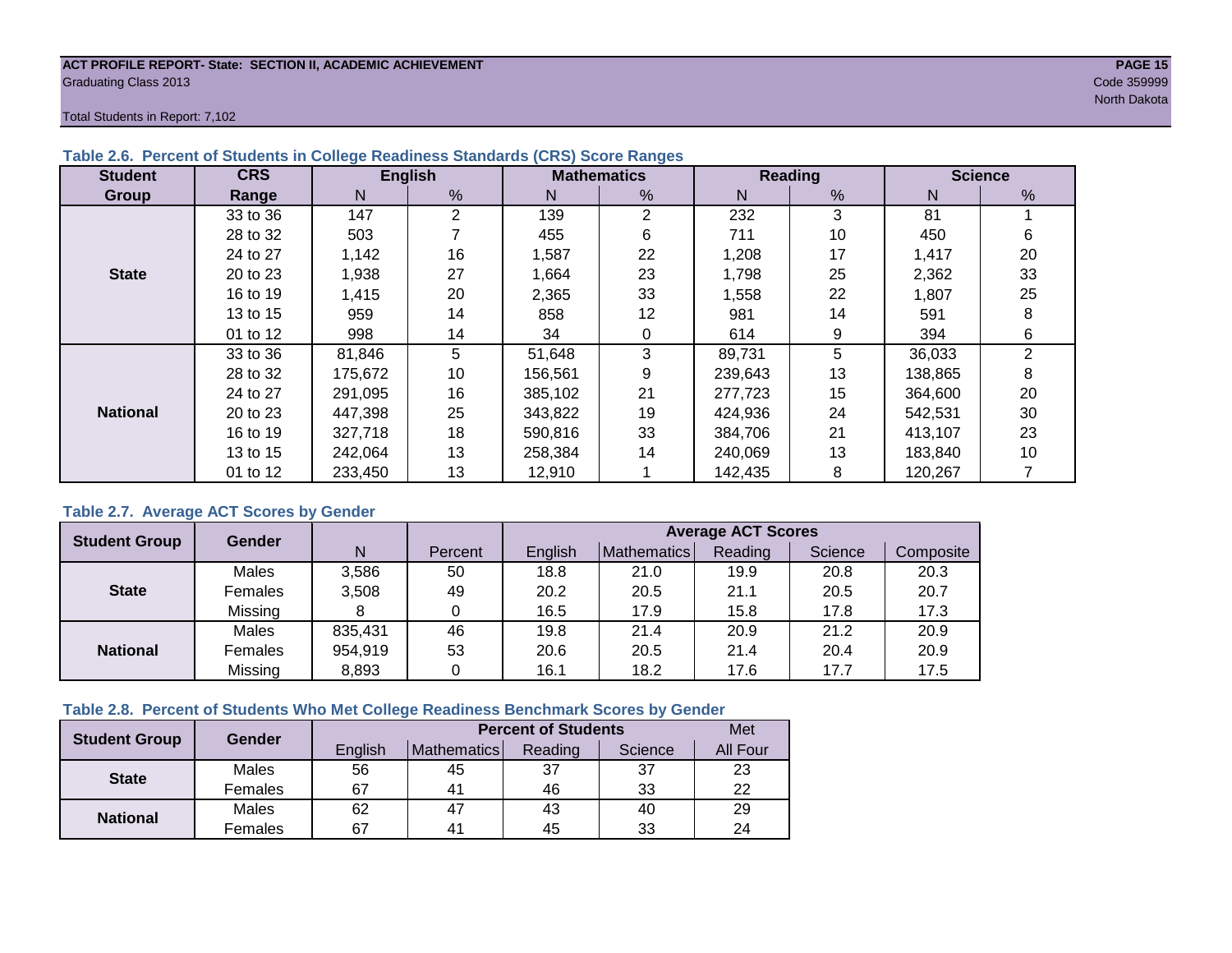#### **ACT PROFILE REPORT- State: SECTION II, ACADEMIC ACHIEVEMENT PAGE 16** Graduating Class 2013 Code 359999

#### Total Students in Report: 7,102

| <b>Student</b>  | <b>Curriculum</b>         |          | <b>English</b> |      | <b>Mathematics</b> |      | <b>Reading</b> |      | <b>Science</b> |      | Composite             |      |
|-----------------|---------------------------|----------|----------------|------|--------------------|------|----------------|------|----------------|------|-----------------------|------|
| Group           | $\mathsf{Taken}^1$        | N        | CRB %          | Avg  | CRB %              | Avg  | CRB %          | Avg  | CRB %          | Ava  | $CRB \%$ <sup>4</sup> | Avg  |
|                 | Core or More <sup>2</sup> | 4,011    | 76             | 21.6 | 60                 | 22.6 | 53             | 22.3 | 48             | 22.3 | 33                    | 22.3 |
| <b>State</b>    | Less than Corel           | 2,521    | 44             | 16.9 | 21                 | 18.4 | 26             | 18.2 | 17             | 18.5 |                       | 18.1 |
|                 | Missing <sup>3</sup>      | 570      | 39             | 16.5 | 26                 | 18.6 | 26             | 17.9 | 23             | 18.4 | 13                    | 18.0 |
|                 | Core or More              | ,322,739 | 71             | 21.2 | 50                 | 21.7 | 50             | 22.0 | 42             | 21.5 | 31                    | 21.7 |
| <b>National</b> | Less than Corel           | 396,592  | 48             | 17.8 | 27                 | 18.9 | 30             | 19.0 | 22             | 18.8 | 14                    | 18.7 |
|                 | Missing                   | 79,912   | 36             | 16.0 | 19                 | 17.8 | 24             | 17.5 | 17             | 17.7 | 10                    | 17.4 |

**Table 2.9. College Readiness Benchmark (CRB) Percent and Average ACT Scores by Overall High School Curriculum**

1 "Curriculum Taken" reflects overall high school curriculum in this table.

 $^2$  "Core or More" results correspond to students taking four or more years of English AND three or more years each of math, social studies, and natural science.

 $3$  Zero years or no coursework information reported in one or more content areas.

 $4$  Composite CRB% results reflect students who met all four subject-area benchmarks.

|  |  |  |  |  | Table 2.10. College Readiness Benchmark (CRB) Percent and Average ACT Scores by Content-Specific Curriculum |
|--|--|--|--|--|-------------------------------------------------------------------------------------------------------------|
|--|--|--|--|--|-------------------------------------------------------------------------------------------------------------|

| <b>Student</b>  | Curriculum                |          | <b>English</b> |      |          | <b>Mathematics</b> |      |          | <b>Reading</b> |      |          | <b>Science</b> |      |  |
|-----------------|---------------------------|----------|----------------|------|----------|--------------------|------|----------|----------------|------|----------|----------------|------|--|
| Group           | <b>Taken</b>              |          | CRB %          | Avg  |          | CRB %              | Avg  | N        | CRB %          | Avg  | N        | CRB %          | Avg  |  |
|                 | Core or More <sup>2</sup> | 6,127    | 65             | 20.0 | 5,544    | 52                 | 21.8 | 6,005    | 44             | 21.0 | 4,796    | 44             | 21.8 |  |
| <b>State</b>    | Less than Core            | 514      | 40             | 16.1 | 1,021    |                    | 16.6 | 630      | 22             | 16.8 | 1,812    | 15             | 18.2 |  |
|                 | Missing <sup>3</sup>      | 461      | 43             | 17.1 | 537      | 26                 | 18.6 | 467      | 29             | 18.5 | 494      | 26             | 18.9 |  |
|                 | Core or More              | ,646,286 | 67             | 20.6 | .648,697 | 46                 | 21.3 | .554.990 | 46             | 21.5 | .506,965 | 40             | 21.3 |  |
| <b>National</b> | Less than Core            | 84,048   | 36             | 15.9 | 77,906   |                    | 16.3 | 171.617  | 32             | 19.1 | 218,267  |                | 18.0 |  |
|                 | Missing                   | 68,909   | 38             | 16.4 | 72,640   | 20                 | 17.9 | 72,636   | 25             | 17.7 | 74,011   | 18             | 17.8 |  |

<sup>1</sup>"Curriculum Taken" reflects content-specific curriculum in this table.

<sup>2</sup> "Core or More" results correspond to students taking four or more years of English or three or more years of math, social studies, or natural science, respectively. For instance, Reading "Core or More" results correspond to students taking three or more years of social studies, regardless of courses taken in other content areas.

 $3$  Zero years or no coursework information reported in the specified content area.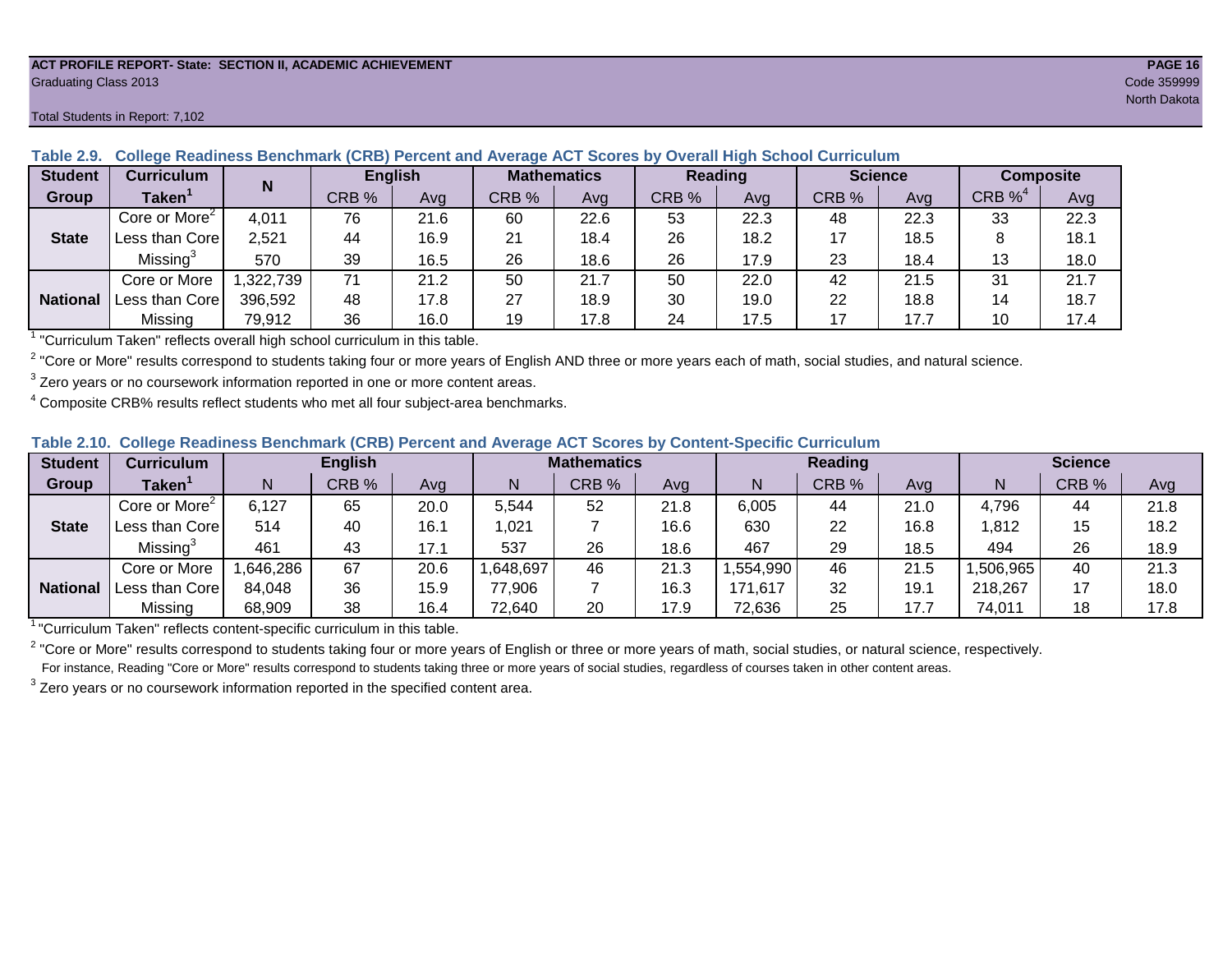Total Students in Report: 7,102

## Section III College Readiness and the Impact of Course Rigor

Beginning with the Graduating Class of 2013, all students whose scores are college reportable, both standard and extended time tests, are now included. Also beginning with the 2013 Graduating Class data, College Readiness Benchmarks for Reading and Science were updated to reflect the most recent college coursework research.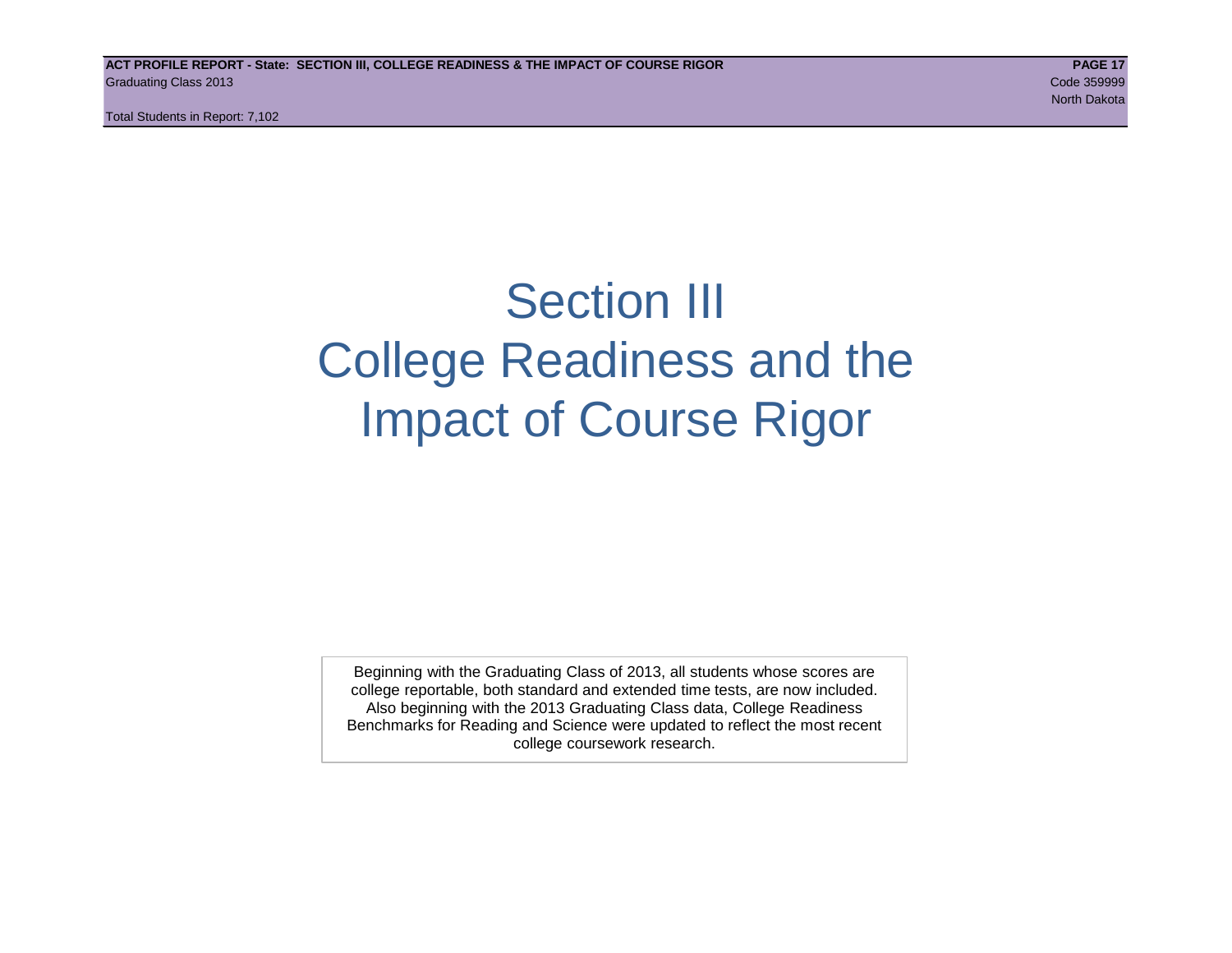#### **ACT PROFILE REPORT - State: SECTION III, COLLEGE READINESS & THE IMPACT OF COURSE RIGOR PAGE 18** Graduating Class 2013 Code 359999

Total Students in Report: 7,102

### **Figure 3.1. Percent of Students Who Met ACT College Readiness Benchmark Scores by Race/Ethnicity: ENGLISH**



ACT English Benchmark Score = **18**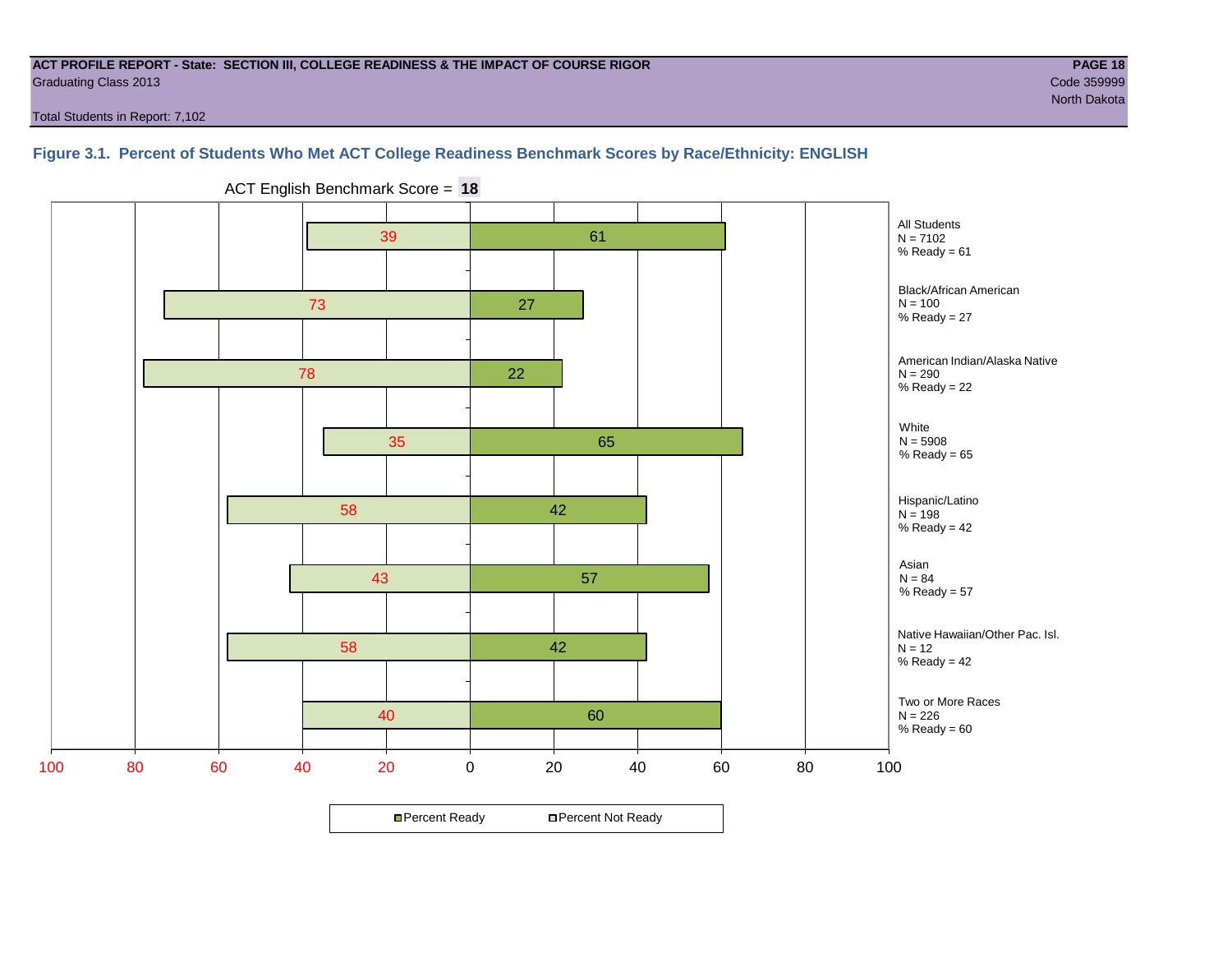#### **ACT PROFILE REPORT - State: SECTION III, COLLEGE READINESS & THE IMPACT OF COURSE RIGOR PAGE 19** Graduating Class 2013 Code 359999

Total Students in Report: 7,102

#### **Figure 3.2. Percent of Students Who Met ACT College Readiness Benchmark Scores by Race/Ethnicity: MATHEMATICS**



ACT Mathematics Benchmark Score = **22**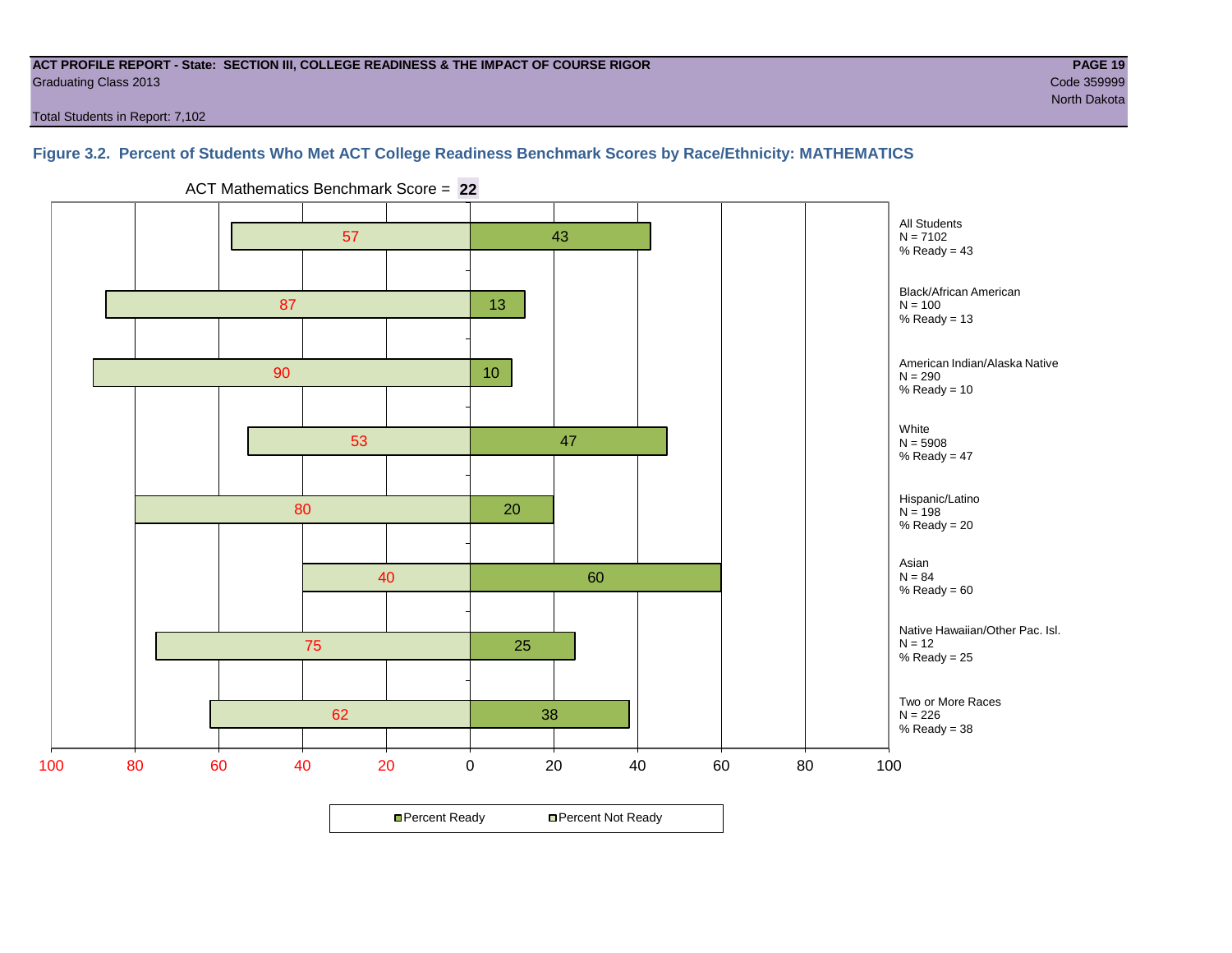#### **ACT PROFILE REPORT - State: SECTION III, COLLEGE READINESS & THE IMPACT OF COURSE RIGOR PAGE 20** Graduating Class 2013 Code 359999

Total Students in Report: 7,102

#### **Figure 3.3. Percent of Students Who Met ACT College Readiness Benchmark Scores by Race/Ethnicity: READING**



ACT Reading Benchmark Score = **22**

**□ Percent Ready DPercent Not Ready**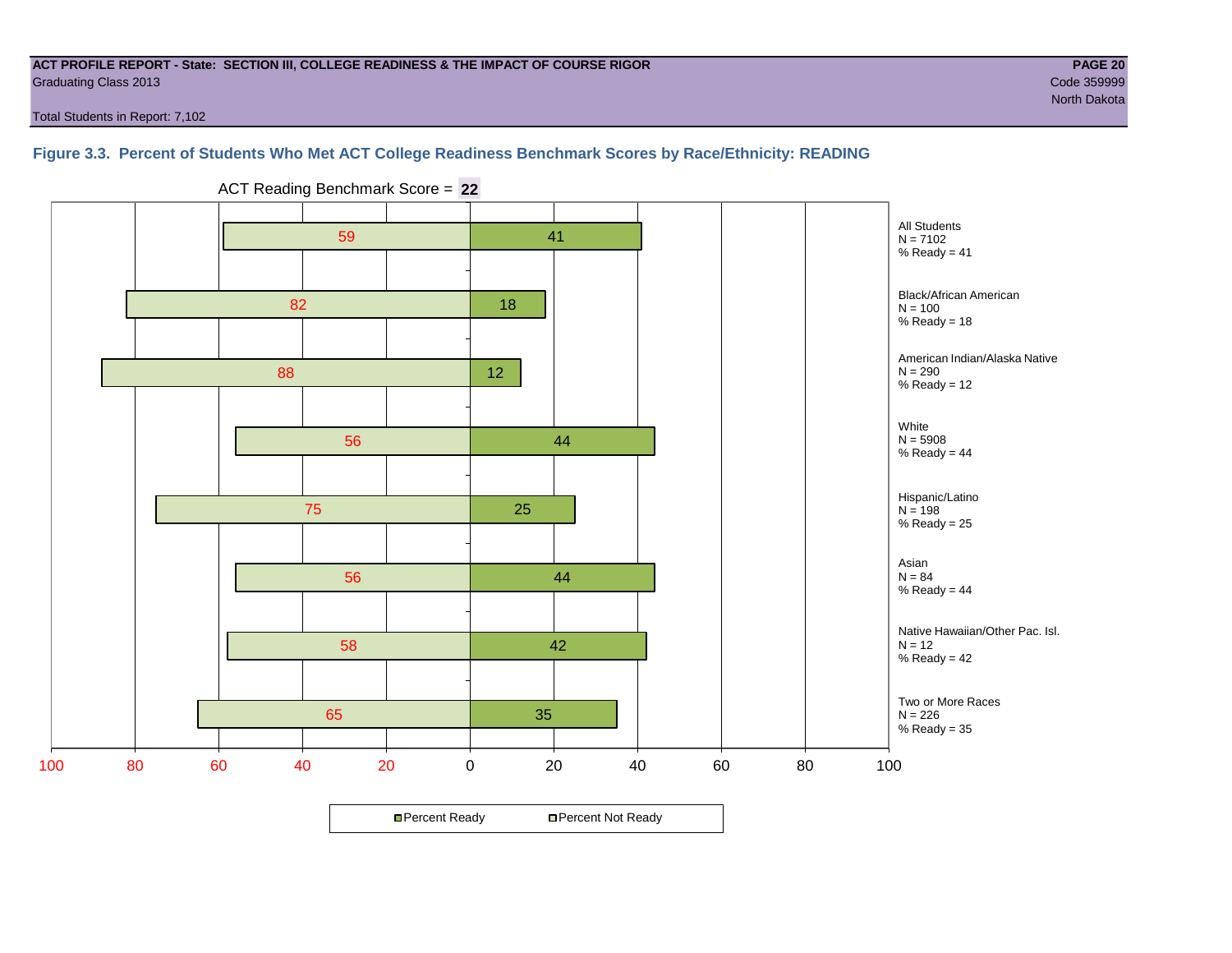#### **ACT PROFILE REPORT - State: SECTION III, COLLEGE READINESS & THE IMPACT OF COURSE RIGOR PAGE 21** Graduating Class 2013 Code 359999

North Dakota

Total Students in Report: 7,102

#### **Figure 3.4. Percent of Students Who Met ACT College Readiness Benchmark Scores by Race/Ethnicity: SCIENCE**



ACT Science Benchmark Score = **23**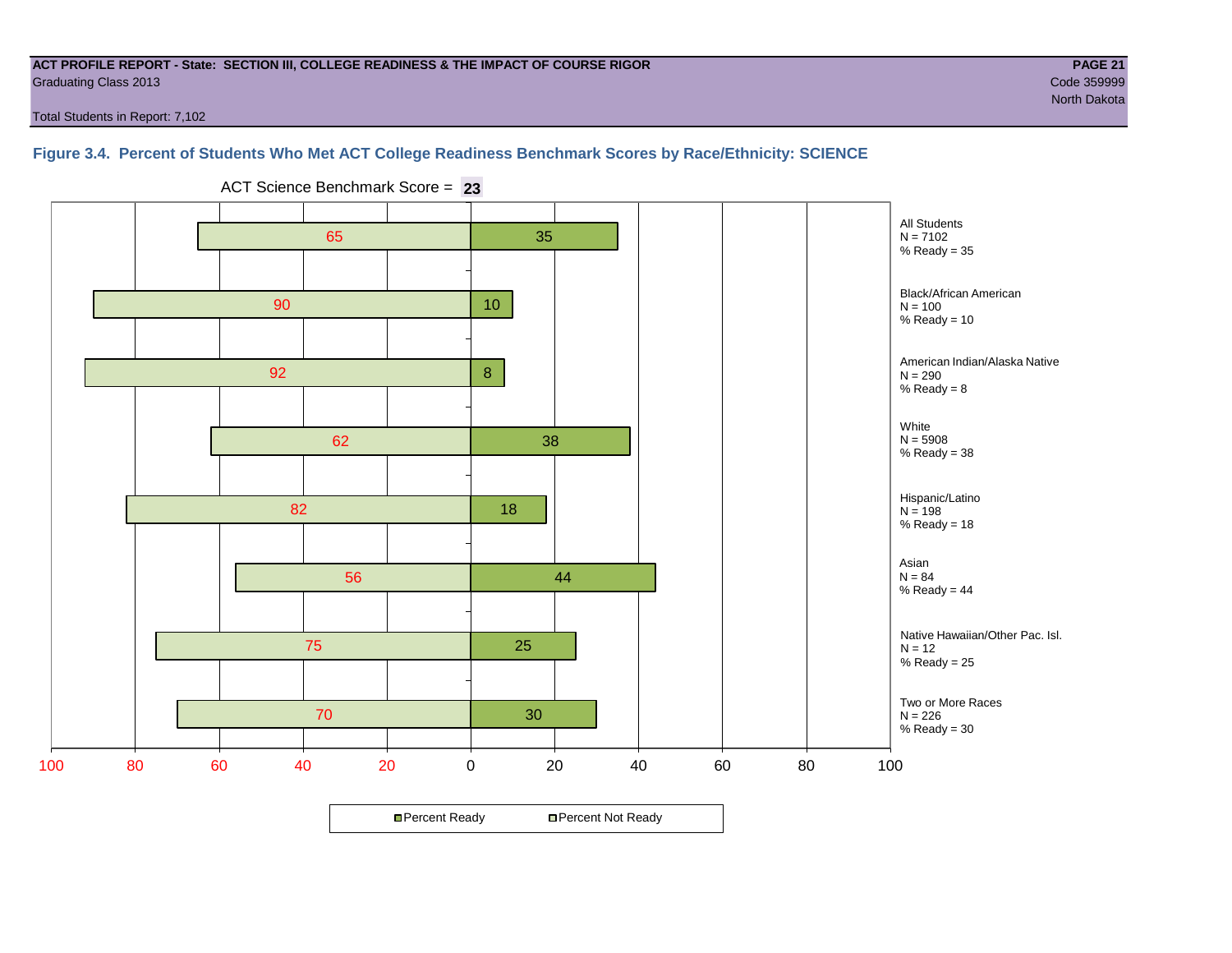#### **ACT PROFILE REPORT - State: SECTION III, COLLEGE READINESS & THE IMPACT OF COURSE RIGOR PAGE 22** Graduating Class 2013 Code 359999

Total Students in Report: 7,102

#### **Figure 3.5. Percent of Students Who Met ACT College Readiness Benchmark Scores by Race/Ethnicity: ALL FOUR**

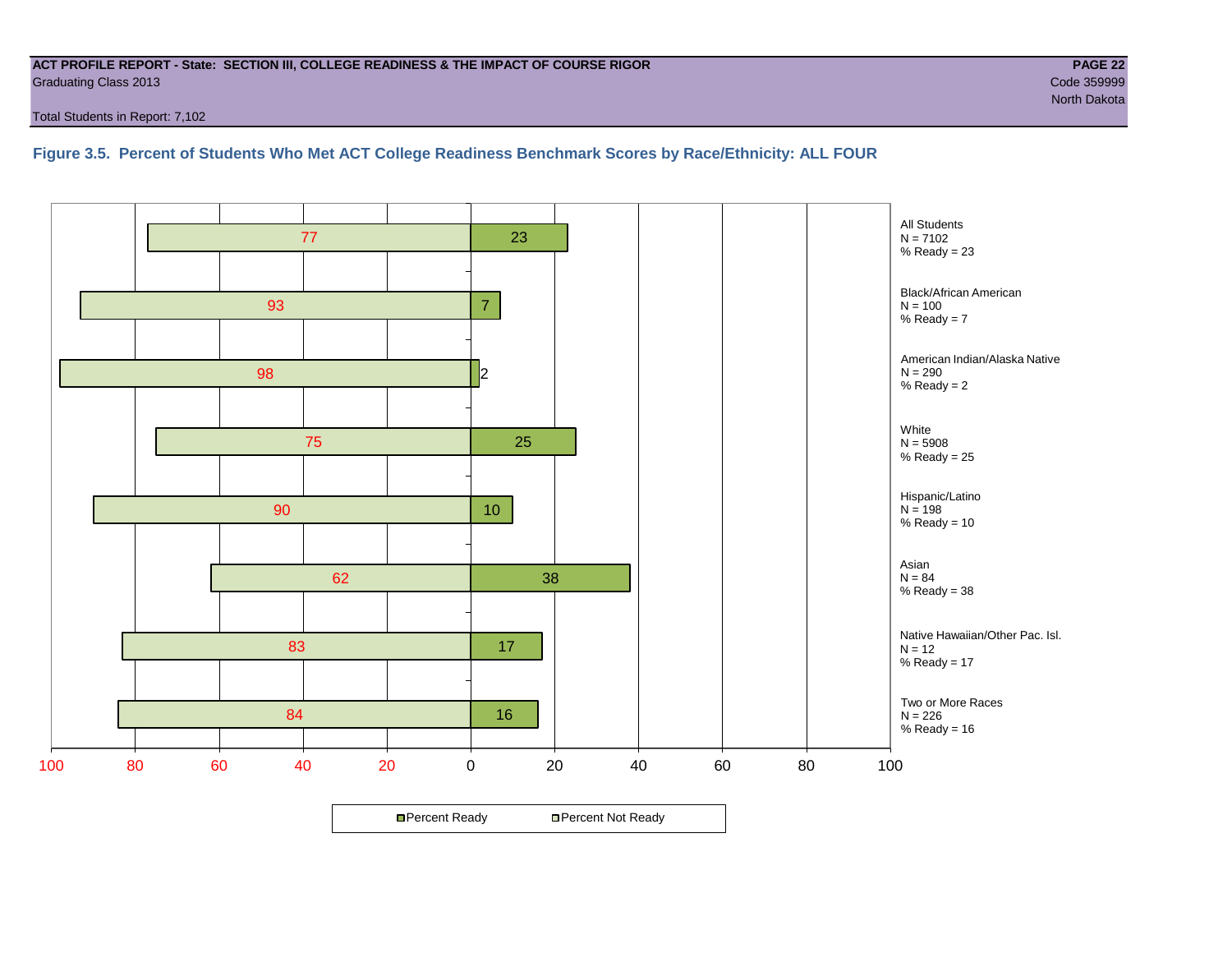#### **ACT PROFILE REPORT - State: SECTION III, COLLEGE READINESS & THE IMPACT OF COURSE RIGOR PAGE 23** Graduating Class 2013 Code 359999

Total Students in Report: 7,102

**Table 3.1. Average ACT Scores and Average ACT Score Changes by Common Course Patterns**

| <b>Course Pattern</b>                            |                   |                | <b>All Students</b> |                     |                |                | <b>Males</b> |                     |              | <b>Females</b> |            |                        |
|--------------------------------------------------|-------------------|----------------|---------------------|---------------------|----------------|----------------|--------------|---------------------|--------------|----------------|------------|------------------------|
|                                                  |                   |                | <b>ACT</b>          | <b>Course Value</b> |                |                | <b>ACT</b>   | <b>Course Value</b> |              |                | <b>ACT</b> | <b>Course Value</b>    |
| <b>ENGLISH COURSE PATTERN</b>                    | N.                | Percent        | English             | Added <sup>1</sup>  | $\mathsf{N}$   | Percent        | English      | Added <sup>1</sup>  | $\mathsf{N}$ | Percent        | English    | A d d e d <sup>1</sup> |
| Eng 9, Eng 10, Eng 11, Eng 12, & Other English   | 1,820             | 26             | 21.3                | 5.2                 | 792            | 22             | 20.8         | 5.3                 | 1,027        | 29             | 21.7       | 4.6                    |
| Eng 9, Eng 10, Eng 11, Eng 12                    | 4,307             | 61             | 19.4                | 3.3                 | 2,248          | 63             | 18.9         | 3.4                 | 2,054        | 59             | 20.0       | 2.9                    |
| Less than 4 years of English                     | 514               | $\overline{7}$ | 16.1                |                     | 298            | 8              | 15.5         | $\blacksquare$      | 215          | 6              | 17.1       |                        |
| Zero years / no English courses reported         | 461               | 6              | 17.1                |                     | 248            | $\overline{7}$ | 16.6         |                     | 212          | 6              | 17.7       |                        |
|                                                  |                   |                | <b>ACT</b>          | <b>Course Value</b> |                |                | <b>ACT</b>   | <b>Course Value</b> |              |                | <b>ACT</b> | <b>Course Value</b>    |
| <b>MATHEMATICS COURSE PATTERN</b>                | N.                | Percent        | Math                | Added <sup>1</sup>  | N <sub>1</sub> | Percent        | Math         | Added <sup>1</sup>  | N            | Percent        | Math       | A d d e d <sup>1</sup> |
| Alg 1, Alg 2, Geom, Trig, & Calc                 | $\frac{111}{111}$ | $\overline{2}$ | 24.9                | 8.3                 | 60             | $\overline{2}$ | 24.8         | 8.0                 | 51           | $\mathbf{1}$   | 25.2       | 8.8                    |
| Alg 1, Alg 2, Geom, Trig, & Other Adv Math       | 501               | $\overline{7}$ | 23.8                | 7.2                 | 208            | 6              | 24.6         | 7.8                 | 293          | 8              | 23.3       | 6.9                    |
| Alg 1, Alg 2, Geom, & Trig                       | 243               | 3              | 21.7                | 5.1                 | 117            | 3              | 22.2         | 5.4                 | 126          | $\overline{4}$ | 21.3       | 4.9                    |
| Alg 1, Alg 2, Geom, & Other Adv Math             | 1,734             | 24             | 22.3                | 5.7                 | 722            | 20             | 22.9         | 6.1                 | 1,012        | 29             | 21.9       | 5.5                    |
| Other comb of 4 or more years of Math            | 987               | 14             | 25.2                | 8.6                 | 564            | 16             | 25.7         | 8.9                 | 423          | 12             | 24.6       | 8.2                    |
| Alg 1, Alg 2, & Geom                             | 1,735             | 24             | 18.6                | 2.0                 | 885            | 25             | 19.0         | 2.2                 | 848          | 24             | 18.2       | 1.8                    |
| Other comb of 3 or 3.5 years of Math             | 233               | 3              | 20.5                | 3.9                 | 135            | $\overline{4}$ | 20.9         | 4.1                 | 97           | 3              | 19.8       | 3.4                    |
| Less than 3 years of Math                        | 1,021             | 14             | 16.6                |                     | 600            | 17             | 16.8         | $\blacksquare$      | 417          | 12             | 16.4       |                        |
| Zero years / no Math courses reported            | 537               | 8              | 18.6                |                     | 295            | 8              | 18.6         | $\blacksquare$      | 241          | $\overline{7}$ | 18.5       |                        |
|                                                  |                   |                | <b>ACT</b>          | <b>Course Value</b> |                |                | <b>ACT</b>   | <b>Course Value</b> |              |                | <b>ACT</b> | <b>Course Value</b>    |
| <b>SOCIAL SCIENCE COURSE PATTERN</b>             | N                 | Percent        | Reading             | Added <sup>1</sup>  | N              | Percent        | Reading      | Added <sup>1</sup>  | N            | Percent        | Reading    | A d d e d <sup>1</sup> |
| US Hist, World Hist, Am Gov, & Other Hist        | 194               | 3              | 19.3                | 2.5                 | 131            | $\overline{4}$ | 18.8         | 2.6                 | 63           | 2              | 20.2       | 2.4                    |
| Other comb of 4 or more years Social Science     | 3,293             | 46             | 21.8                | 5.0                 | 1,526          | 43             | 21.4         | 5.2                 | 1,763        | 50             | 22.1       | 4.3                    |
| US Hist, World Hist, & Am Gov                    | 506               | $\overline{7}$ | 19.5                | 2.7                 | 275            | 8              | 18.7         | 2.5                 | 230          | $\overline{7}$ | 20.4       | 2.6                    |
| Other comb of 3 or 3.5 years of Social Science   | 2,012             | 28             | 20.4                | 3.6                 | 1,021          | 28             | 19.9         | 3.7                 | 990          | 28             | 20.8       | 3.0                    |
| Less than 3 years of Social Science              | 630               | 9              | 16.8                |                     | 381            | 11             | 16.2         | $\sim$              | 248          | $\overline{7}$ | 17.8       |                        |
| Zero years / no Social Science courses reported  | 467               | $\overline{7}$ | 18.5                |                     | 252            | $\overline{7}$ | 17.9         | $\blacksquare$      | 214          | 6              | 19.3       |                        |
|                                                  |                   |                | <b>ACT</b>          | <b>Course Value</b> |                |                | <b>ACT</b>   | <b>Course Value</b> |              |                | <b>ACT</b> | <b>Course Value</b>    |
| NATURAL SCIENCE COURSE PATTERN                   | N.                | Percent        | Science             | Added <sup>1</sup>  | $\mathsf{N}$   | Percent        | Science      | Added <sup>1</sup>  | N            | Percent        | Science    | A d d e d <sup>1</sup> |
| Gen Sci <sup>2</sup> , Bio, Chem, & Phys         | 1,652             | 23             | 23.5                | 5.3                 | 952            | 27             | 23.9         | 5.7                 | 699          | 20             | 22.9       | 4.6                    |
| Bio, Chem, Phys                                  | 18                | $\mathbf 0$    | 21.4                | 3.2                 | 10             | $\mathbf 0$    | 23.0         | 4.8                 | 8            | $\mathbf 0$    | 19.4       | 1.1                    |
| Gen Sci <sup>2</sup> , Bio, Chem                 | 2,868             | 40             | 20.9                | 2.7                 | 1,211          | 34             | 20.9         | 2.7                 | 1,654        | 47             | 21.0       | 2.7                    |
| Other comb of 3 years of Natural Science         | 258               | $\overline{4}$ | 19.9                | 1.7                 | 169            | 5              | 19.8         | 1.6                 | 89           | 3              | 20.2       | 1.9                    |
| Less than 3 years of Natural Science             | 1,812             | 26             | 18.2                |                     | 976            | 27             | 18.2         |                     | 834          | 24             | 18.3       |                        |
| Zero years / no Natural Science courses reported | 494               | $\overline{7}$ | 18.9                |                     | 268            | $\overline{7}$ | 19.1         |                     | 224          | 6              | 18.7       |                        |

<sup>1</sup>Course value added is defined as the average ACT score change compared to course sequences in which students took

less than four years of English or less than three years of Mathematics, Social Science or Natural Science.

<sup>2</sup>Includes General, Physical and Earth Sciences.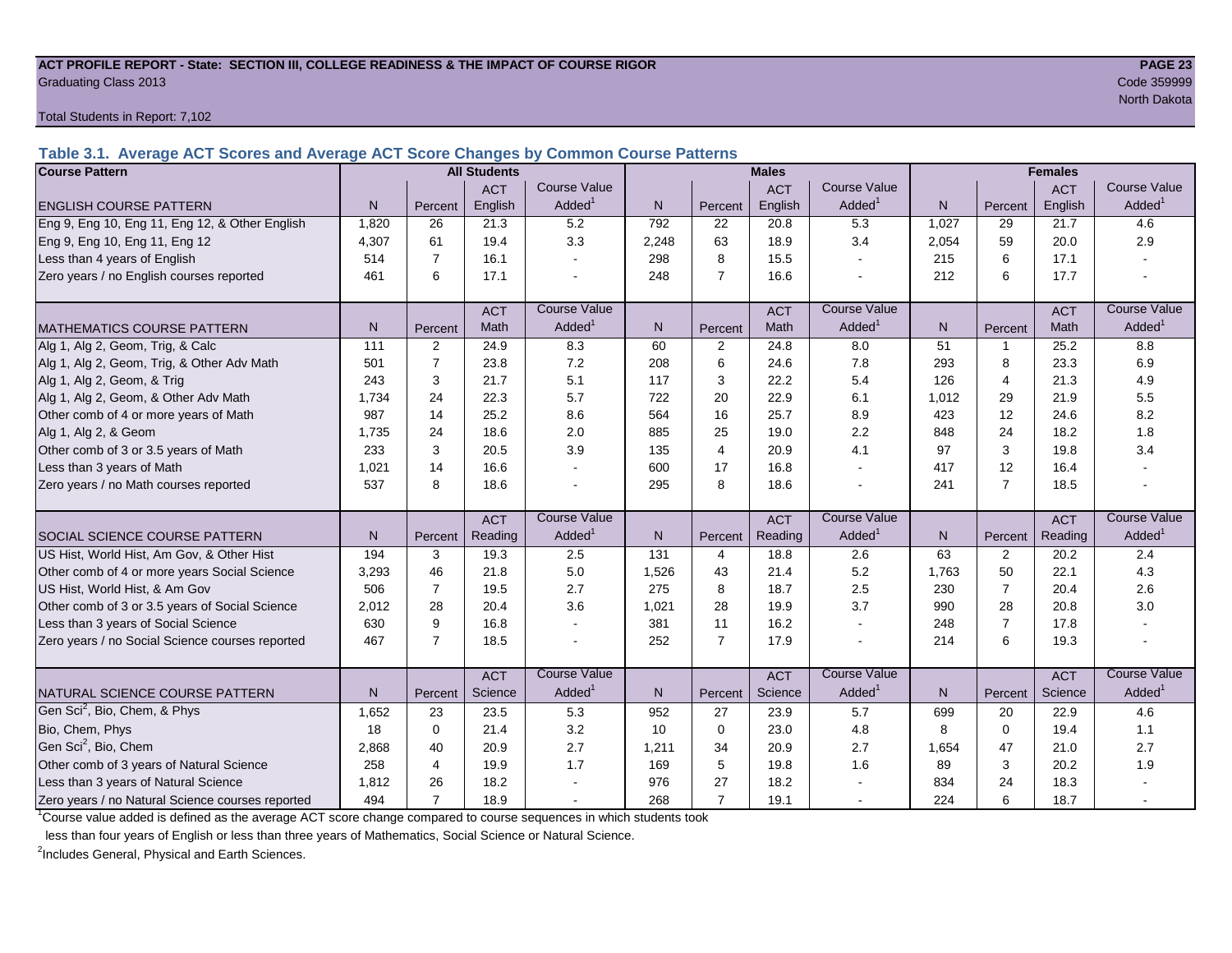#### ACT PROFILE REPORT - State: SECTION III, COLLEGE READINESS & THE IMPACT OF COURSE RIGOR **PAGE 24** Graduating Class 2013 Code 359999

north Dakota and Dakota and Dakota and Dakota and Dakota and Dakota and Dakota and Dakota and Dakota and Dakota

Total Students in Report: 7,102

## **Table 3.2. College Readiness Percents by Common Course Patterns**

| <b>Course Pattern</b>                            |              |                       | <b>State</b> |                  | <b>National</b> |                       |         |                  |  |
|--------------------------------------------------|--------------|-----------------------|--------------|------------------|-----------------|-----------------------|---------|------------------|--|
|                                                  |              | <b>Percent Taking</b> | Avg ACT      | Percent Who Met  |                 | <b>Percent Taking</b> | Avg ACT | Percent Who Met  |  |
| <b>ENGLISH COURSE PATTERN</b>                    | $\mathsf{N}$ | Pattern               | English      | <b>Benchmark</b> | $\mathsf{N}$    | Pattern               | English | <b>Benchmark</b> |  |
| Eng 9, Eng 10, Eng 11, Eng 12, & Other English   | 1.820        | 26                    | 21.3         | 74               | 380,375         | 21                    | 21.6    | 73               |  |
| Eng 9, Eng 10, Eng 11, Eng 12                    | 4,307        | 61                    | 19.4         | 61               | 1,265,911       | 70                    | 20.3    | 65               |  |
| Less than 4 years of English                     | 514          | $\overline{7}$        | 16.1         | 40               | 84,048          | 5                     | 15.9    | 36               |  |
| Zero years / no English courses reported         | 461          | 6                     | 17.1         | 43               | 68,909          | 4                     | 16.4    | 38               |  |
|                                                  |              |                       |              |                  |                 |                       |         |                  |  |
|                                                  |              | <b>Percent Taking</b> | Avg ACT      | Percent Who Met  |                 | <b>Percent Taking</b> | Avg ACT | Percent Who Met  |  |
| <b>MATHEMATICS COURSE PATTERN</b>                | N            | Pattern               | Math         | <b>Benchmark</b> | N               | Pattern               | Math    | <b>Benchmark</b> |  |
| Alg 1, Alg 2, Geom, Trig, & Calc                 | 111          | 2                     | 24.9         | 77               | 113,999         | 6                     | 23.8    | 68               |  |
| Alg 1, Alg 2, Geom, Trig, & Other Adv Math       | 501          | $\overline{7}$        | 23.8         | 75               | 155,095         | 9                     | 21.9    | 56               |  |
| Alg 1, Alg 2, Geom, & Trig                       | 243          | 3                     | 21.7         | 55               | 119,993         | 7                     | 19.4    | 32               |  |
| Alg 1, Alg 2, Geom, & Other Adv Math             | 1,734        | 24                    | 22.3         | 61               | 336,291         | 19                    | 19.6    | 32               |  |
| Other comb of 4 or more years of Math            | 987          | 14                    | 25.2         | 79               | 610,720         | 34                    | 23.6    | 65               |  |
| Alg 1, Alg 2, & Geom                             | 1,735        | 24                    | 18.6         | 21               | 223,733         | 12                    | 17.2    | 11               |  |
| Other comb of 3 or 3.5 years of Math             | 233          | 3                     | 20.5         | 39               | 88,866          | 5                     | 19.7    | 34               |  |
| Less than 3 years of Math                        | 1.021        | 14                    | 16.6         | $\overline{7}$   | 77,906          | 4                     | 16.3    | $\overline{7}$   |  |
| Zero years / no Math courses reported            | 537          | 8                     | 18.6         | 26               | 72,640          | 4                     | 17.9    | 20               |  |
|                                                  |              |                       |              |                  |                 |                       |         |                  |  |
|                                                  |              | <b>Percent Taking</b> | Avg ACT      | Percent Who Met  |                 | <b>Percent Taking</b> | Avg ACT | Percent Who Met  |  |
| SOCIAL SCIENCE COURSE PATTERN                    | $\mathsf{N}$ | Pattern               | Reading      | <b>Benchmark</b> | N               | Pattern               | Reading | <b>Benchmark</b> |  |
| US Hist, World Hist, Am Gov, & Other Hist        | 194          | 3                     | 19.3         | 28               | 50,989          | 3                     | 22.2    | 51               |  |
| Other comb of 4 or more years Social Science     | 3,293        | 46                    | 21.8         | 50               | 908,394         | 50                    | 22.0    | 50               |  |
| US Hist, World Hist, & Am Gov                    | 506          | $\overline{7}$        | 19.5         | 35               | 106,021         | 6                     | 19.5    | 34               |  |
| Other comb of 3 or 3.5 years of Social Science   | 2,012        | 28                    | 20.4         | 39               | 489,586         | 27                    | 21.0    | 43               |  |
| Less than 3 years of Social Science              | 630          | 9                     | 16.8         | 22               | 171,617         | 10                    | 19.1    | 32               |  |
| Zero years / no Social Science courses reported  | 467          | $\overline{7}$        | 18.5         | 29               | 72,636          | 4                     | 17.7    | 25               |  |
|                                                  |              |                       |              |                  |                 |                       |         |                  |  |
|                                                  |              | <b>Percent Taking</b> | Avg ACT      | Percent Who Met  |                 | <b>Percent Taking</b> | Avg ACT | Percent Who Met  |  |
| NATURAL SCIENCE COURSE PATTERN                   | N.           | Pattern               | Science      | <b>Benchmark</b> | N               | Pattern               | Science | <b>Benchmark</b> |  |
| Gen Sci <sup>1</sup> , Bio, Chem, & Phys         | 1,652        | 23                    | 23.5         | 60               | 767,293         | 43                    | 21.9    | 46               |  |
| Bio, Chem, Phys                                  | 18           | $\mathbf 0$           | 21.4         | 50               | 183,685         | 10                    | 23.0    | 54               |  |
| Gen Sci <sup>1</sup> , Bio, Chem                 | 2,868        | 40                    | 20.9         | 35               | 504,165         | 28                    | 19.9    | 28               |  |
| Other comb of 3 years of Natural Science         | 258          | $\overline{4}$        | 19.9         | 30               | 51,822          | 3                     | 19.1    | 25               |  |
| Less than 3 years of Natural Science             | 1,812        | 26                    | 18.2         | 15               | 218,267         | 12                    | 18.0    | 17               |  |
| Zero years / no Natural Science courses reported | 494          | $\overline{7}$        | 18.9         | 26               | 74,011          | 4                     | 17.8    | 18               |  |

<sup>1</sup>Includes General, Physical and Earth Sciences.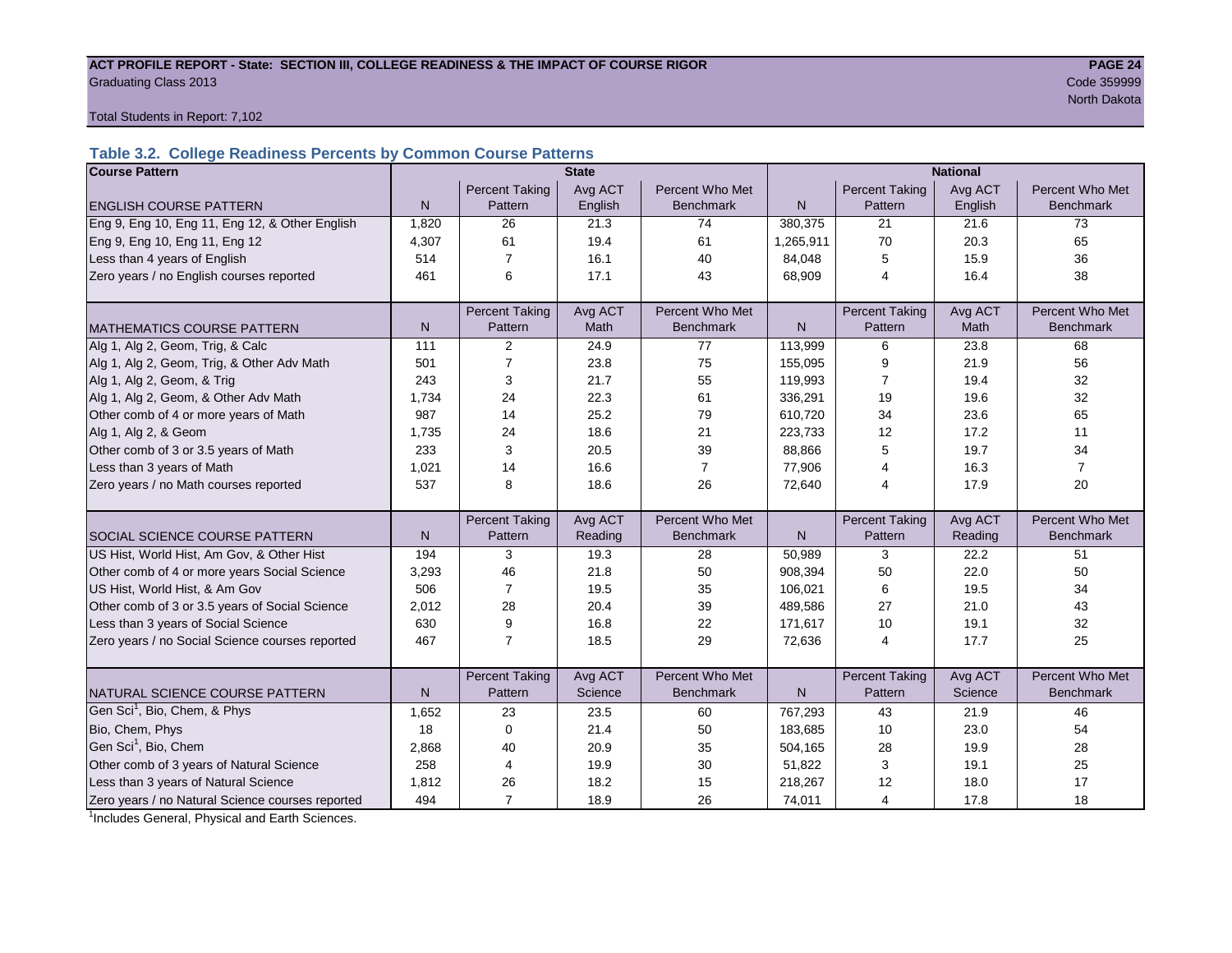Total Students in Report: 7,102

## Section IV Career and Educational Aspirations

Beginning with the Graduating Class of 2013, all students whose scores are college reportable, both standard and extended time tests, are now included. Also beginning with the 2013 Graduating Class data, College Readiness Benchmarks for Reading and Science were updated to reflect the most recent college coursework research.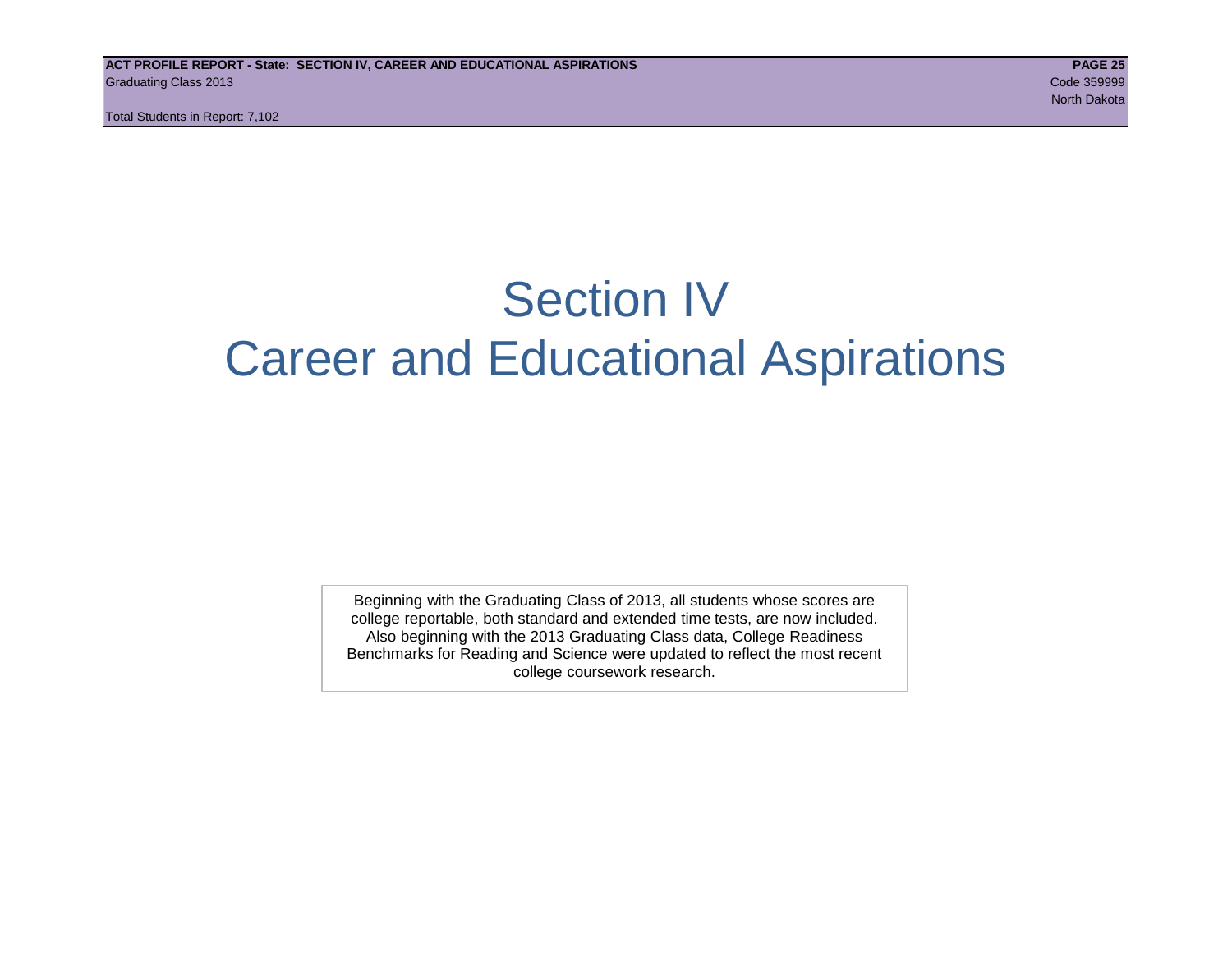#### **ACT PROFILE REPORT - State: SECTION IV, CAREER AND EDUCATIONAL ASPIRATIONS PAGE 26** Graduating Class 2013 Code 359999

North Dakota

#### Total Students in Report: 7,102

**Table 4.1. Distribution of Planned Educational Majors for All Students by College Plans**

|                                              | <b>All Students</b><br>Plan on 2 Years or Less of College |                      |         |                |                      |         | Plan on 4 Years or More of College |                       |         |
|----------------------------------------------|-----------------------------------------------------------|----------------------|---------|----------------|----------------------|---------|------------------------------------|-----------------------|---------|
|                                              |                                                           |                      | Avg ACT |                |                      | Avg ACT |                                    |                       | Avg ACT |
| <b>Planned Educational Major</b>             | N <sup>1</sup>                                            | Percent <sup>2</sup> | Comp    | N.             | Percent <sup>2</sup> | Comp    | N                                  | Percent <sup>2</sup>  | Comp    |
| Agriculture & Natural Resources Conservation | 302                                                       |                      | 19.3    | 113            | 10                   | 18.1    | 175                                | $\boldsymbol{\Delta}$ | 20.3    |
| Architecture                                 | 77                                                        |                      | 21.2    | 12             |                      | 17.8    | 62                                 |                       | 21.8    |
| Area, Ethnic, & Multidisciplinary Studies    | $\overline{7}$                                            |                      | 17.4    |                | $\Omega$             | 23.0    | 6                                  | $\Omega$              | 16.5    |
| Arts: Visual & Performing                    | 452                                                       | 6                    | 20.1    | 92             | 8                    | 16.9    | 332                                |                       | 21.1    |
| <b>Business</b>                              | 428                                                       | 6                    | 21.4    | 46             | 4                    | 17.8    | 367                                | 8                     | 21.9    |
| Communications                               | 71                                                        |                      | 23.0    | $\overline{2}$ | $\Omega$             | 15.0    | 67                                 |                       | 23.2    |
| Community, Family, & Personal Services       | 356                                                       | 5                    | 18.0    | 120            | 11                   | 16.8    | 204                                |                       | 18.8    |
| Computer Science & Mathematics               | 164                                                       | 2                    | 22.3    | 27             | 2                    | 19.0    | 134                                | 3                     | 23.0    |
| <b>Education</b>                             | 426                                                       | 6                    | 21.0    | 30             | 3                    | 16.3    | 387                                | 8                     | 21.4    |
| Engineering                                  | 395                                                       | 6                    | 23.0    | 48             | 4                    | 18.2    | 331                                |                       | 23.8    |
| Engineering Technology & Drafting            | 131                                                       | 2                    | 19.3    | 51             | 4                    | 17.1    | 67                                 |                       | 21.0    |
| English & Foreign Languages                  | 63                                                        |                      | 23.3    | 2              | $\Omega$             | 19.5    | 61                                 |                       | 23.4    |
| Health Administration & Assisting            | 116                                                       | 2                    | 19.2    | 18             | 2                    | 18.4    | 94                                 | 2                     | 19.3    |
| Health Sciences & Technologies               | 1,293                                                     | 18                   | 21.6    | 81             | $\overline{7}$       | 18.2    | 1.172                              | 24                    | 21.9    |
| Philosophy, Religion, & Theology             | 30                                                        | 0                    | 23.6    | $\overline{2}$ | 0                    | 14.5    | 26                                 |                       | 24.3    |
| Repair, Production, & Construction           | 400                                                       | 6                    | 17.6    | 286            | 25                   | 17.0    | 97                                 | $\overline{2}$        | 19.8    |
| Sciences: Biological & Physical              | 259                                                       |                      | 23.4    | 4              | $\Omega$             | 15.8    | 244                                | 5                     | 23.7    |
| Social Sciences & Law                        | 378                                                       | 5                    | 21.6    | 31             | 3                    | 17.4    | 334                                |                       | 22.1    |
| Undecided                                    | 784                                                       | 11                   | 20.4    | 123            | 11                   | 17.0    | 588                                | 12                    | 21.4    |
| No Response                                  | 953                                                       | 13                   | 18.4    | 39             | 3                    | 15.0    | 50                                 |                       | 17.5    |

1 2-Year and 4-Year "N" counts do not reflect "Missing" and "Other" college plans, therefore they may not add up to the N count for All Students.

<sup>2</sup> Percent of students tested within College Plan groups (All Students, 2-Year, 4-Year).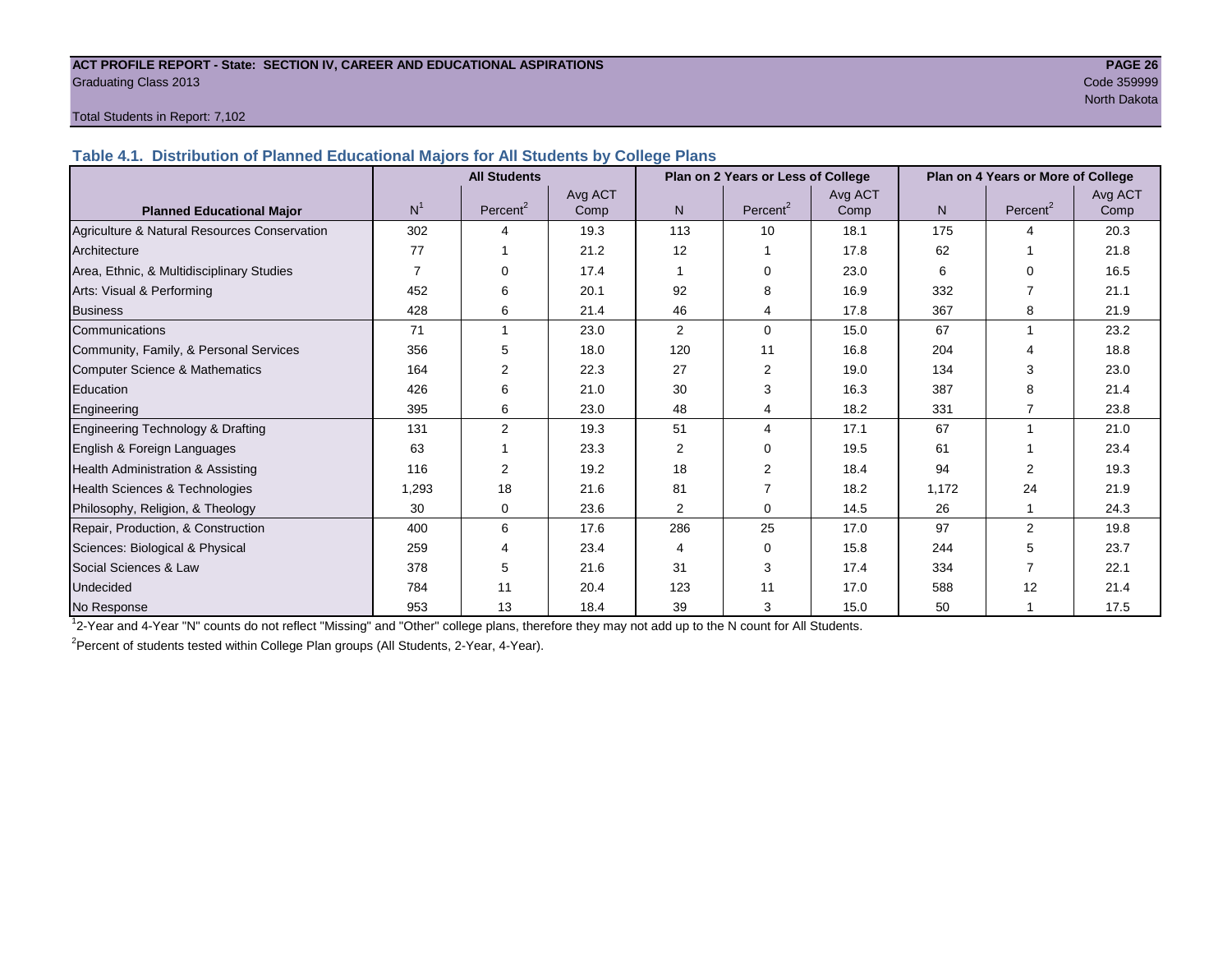## **ACT PROFILE REPORT - State: SECTION IV, CAREER AND EDUCATIONAL ASPIRATIONS PAGE 27** Graduating Class 2013 Code 359999

#### Total Students in Report: 7,102

#### **Table 4.2. Average ACT Composite Scores for Racial/Ethnic Groups by Post-Secondary Educational Aspirations**

| <b>Educational Degree</b> | <b>All Racial/Ethnic Groups</b><br><b>Combined</b> |         | <b>Black/African American</b> |         |     | American Indian/ Alaska Native |       | White   | Hispanic/Latino |         |  |
|---------------------------|----------------------------------------------------|---------|-------------------------------|---------|-----|--------------------------------|-------|---------|-----------------|---------|--|
| <b>Aspirations</b>        | N.                                                 | Average | N.                            | Average | N.  | Average                        |       | Average | N.              | Average |  |
| Voc-Tech                  | 222                                                | 16.5    |                               | 14.5    | 13  | 13.5                           | 180   | 16.8    | 12              | 15.0    |  |
| 2-yr College Degree       | 912                                                | 17.4    |                               | 14.0    | 43  | 15.4                           | 762   | 17.7    | 35              | 15.6    |  |
| <b>Bachelors Degree</b>   | 3,144                                              | 20.9    | 43                            | 15.8    | 131 | 16.4                           | 2,681 | 21.3    | 75              | 18.5    |  |
| <b>Graduate Study</b>     | 592                                                | 23.1    |                               | 16.2    | 25  | 16.8                           | 495   | 23.6    | 15              | 20.4    |  |
| Prof. Level Degree        | 1,071                                              | 23.4    | 15                            | 19.4    | 38  | 16.6                           | 889   | 23.9    | 30              | 21.3    |  |
| Other                     | 161                                                | 17.1    |                               | 11.0    |     | 13.9                           | 110   | 17.8    |                 | 16.1    |  |
| No Response               | 1,000                                              | 18.9    | 24                            | 15.3    | 29  | 16.2                           | 791   | 19.4    | 23              | 16.1    |  |

| <b>Educational Degree</b> | <b>All Racial/Ethnic Groups</b><br><b>Combined</b> |         | Asian |         |    | <b>Native Hawaiian/</b><br><b>Other Pacific Islander</b> |    | Two or more races | Prefer not to respond/<br><b>No Response</b> |         |  |
|---------------------------|----------------------------------------------------|---------|-------|---------|----|----------------------------------------------------------|----|-------------------|----------------------------------------------|---------|--|
| <b>Aspirations</b>        | N.                                                 | Average | N     | Average | N. | Average                                                  | N  | Average           | N                                            | Average |  |
| Voc-Tech                  | 222                                                | 16.5    |       |         |    |                                                          |    | 15.9              |                                              | 17.7    |  |
| 2-yr College Degree       | 912                                                | 17.4    |       | 16.0    |    | 16.0                                                     | 30 | 16.6              | 29                                           | 16.4    |  |
| <b>Bachelors Degree</b>   | 3,144                                              | 20.9    | 29    | 18.9    |    | 17.8                                                     | 95 | 19.9              | 84                                           | 20.7    |  |
| <b>Graduate Study</b>     | 592                                                | 23.1    |       | 24.1    |    | 17.0                                                     | 19 | 23.4              | 24                                           | 23.9    |  |
| Prof. Level Degree        | 1,071                                              | 23.4    | 31    | 26.6    |    | 25.0                                                     | 35 | 22.4              | 32                                           | 20.6    |  |
| Other                     | 161                                                | 17.1    |       | 14.0    |    |                                                          | 12 | 16.4              | 18                                           | 16.2    |  |
| No Response               | 1,000                                              | 18.9    | 13    | 16.4    |    | 19.3                                                     | 27 | 19.3              | 90                                           | 17.9    |  |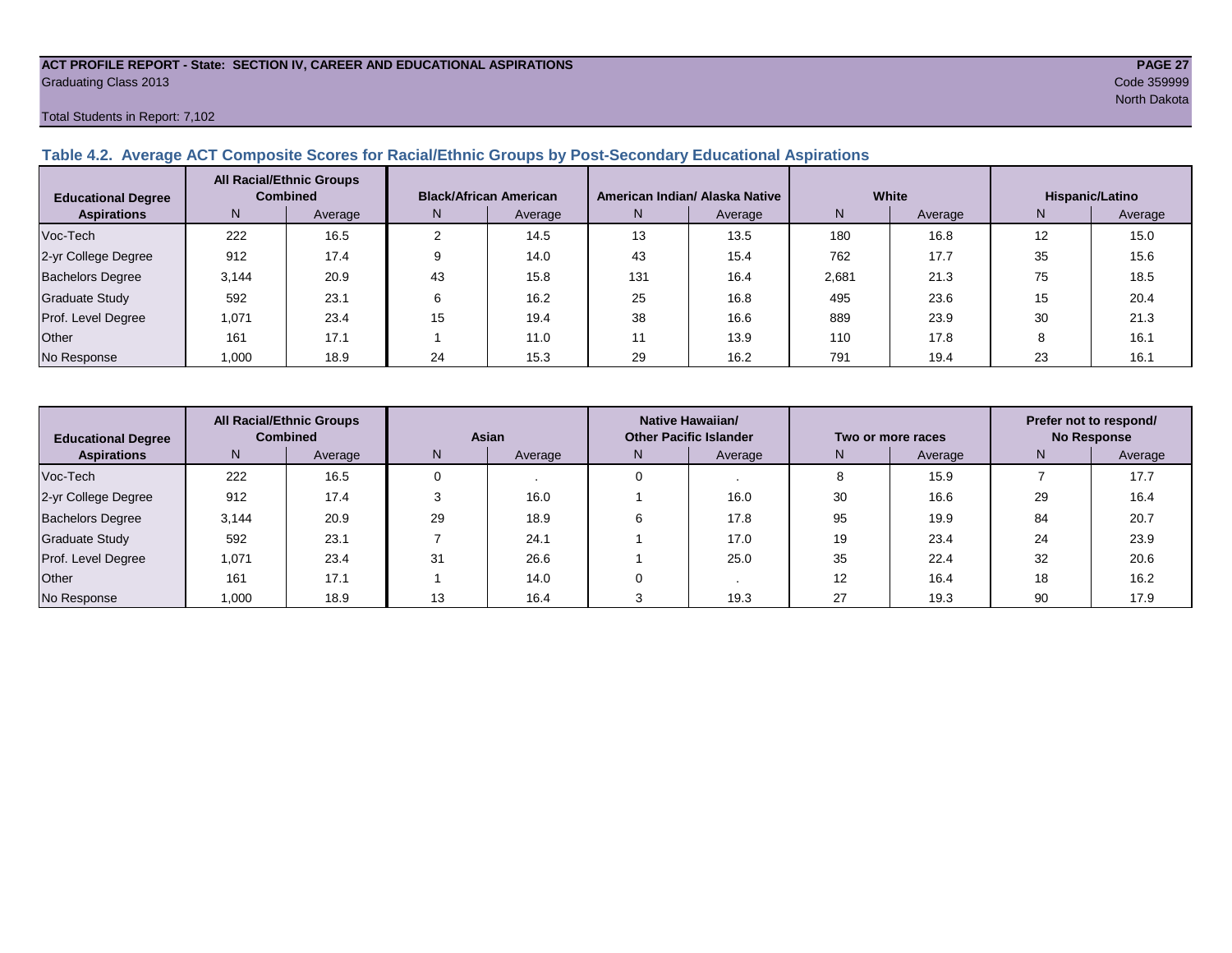## **ACT PROFILE REPORT - State: SECTION IV, CAREER AND EDUCATIONAL ASPIRATIONS PAGE 28** Graduating Class 2013 Code 359999

#### Total Students in Report: 7,102

### **Table 4.3. Students' Score Report Preferences at Time of Testing**

|                                              |               | <b>Percent of Students in</b> |                                           |             |                |                 |                   |           |                 |                |                |
|----------------------------------------------|---------------|-------------------------------|-------------------------------------------|-------------|----------------|-----------------|-------------------|-----------|-----------------|----------------|----------------|
|                                              |               | <b>Number of Students</b>     | <b>College Readiness Standards Ranges</b> |             |                |                 |                   |           |                 |                |                |
|                                              |               |                               |                                           | 2nd-6th     |                |                 |                   |           |                 |                |                |
| Name                                         | <b>State</b>  | Total                         | 1st Choice                                | Choice      | $01 - 12$      |                 | $13 - 15$   16-19 | $20 - 23$ | 24-27           | $28-32$        | 33-36          |
| NORTH DAKOTA STATE UNIVERSITY                | North Dakota  | 3,111                         | 1,184                                     | 1,927       | $\mathbf{1}$   | 8               | 24                | 32        | 24              | 9              |                |
| UNIVERSITY OF NORTH DAKOTA                   | North Dakota  | 2,793                         | 943                                       | 1,850       | 1              | 8               | 24                | 32        | 25              | 8              | $\mathbf 1$    |
| <b>BISMARCK STATE COLLEGE</b>                | North Dakota  | 1,560                         | 746                                       | 814         | 3              | 17              | 36                | 29        | 14              | $\overline{2}$ | 0              |
| NORTH DAKOTA STATE COLLEGE OF SCIENCE        | North Dakota  | 1,046                         | 437                                       | 609         | 3              | 20              | 37                | 26        | 12              | $\overline{2}$ | 0              |
| <b>MINOT STATE UNIVERSITY</b>                | North Dakota  | 857                           | 335                                       | 522         | $\overline{2}$ | 13              | 31                | 31        | 18              | 5              | 0              |
| UNIVERSITY OF MARY                           | North Dakota  | 745                           | 162                                       | 583         | $\overline{1}$ | 8               | 29                | 32        | 23              | 5              | $\mathbf{1}$   |
| UNIVERSITY OF MINNESOTA-TWIN CITIES          | Minnesota     | 536                           | 130                                       | 406         | $\Omega$       | 3               | 9                 | 27        | 35              | 22             | 3              |
| STATE-COLLEGE/NO REPORTS NOW                 | lowa          | 530                           | 530                                       | $\mathbf 0$ | $\overline{7}$ | 24              | 32                | 22        | 12              | $\overline{4}$ |                |
| <b>VALLEY CITY STATE UNIVERSITY</b>          | North Dakota  | 494                           | 94                                        | 400         | 3              | 17              | 34                | 26        | 16              | $\overline{4}$ | $\Omega$       |
| MINNESOTA STATE UNIVERSITY MOORHEAD          | Minnesota     | 493                           | 126                                       | 367         | $\mathbf{1}$   | 8               | 27                | 35        | 21              | 8              | 0              |
| <b>JAMESTOWN COLLEGE</b>                     | North Dakota  | 451                           | 94                                        | 357         | $\overline{2}$ | 12              | 30                | 29        | 21              | $\overline{4}$ | 0              |
| <b>DICKINSON STATE UNIVERSITY</b>            | North Dakota  | 328                           | 66                                        | 262         | 3              | 14              | 37                | 28        | 16              | 3              | 0              |
| MAYVILLE STATE UNIVERSITY                    | North Dakota  | 307                           | 75                                        | 232         | 3              | 15              | 36                | 27        | 17              | 3              | 0              |
| CONCORDIA COLLEGE-MOORHEAD                   | Minnesota     | 301                           | 70                                        | 231         | 1              | $\overline{2}$  | 14                | 25        | 38              | 19             | $\overline{2}$ |
| LAKE REGION STATE COLLEGE                    | North Dakota  | 270                           | 93                                        | 177         | 9              | 26              | 37                | 17        | 9               | $\overline{2}$ | 0              |
| DAKOTA COLLEGE AT BOTTINEAU                  | North Dakota  | 204                           | 44                                        | 160         | 6              | 23              | 41                | 22        | $\overline{7}$  |                | $\Omega$       |
| <b>NCAA ELIGIBILITY CENTER</b>               | Indiana       | 192                           | 62                                        | 130         | $\mathbf{1}$   | $\overline{7}$  | 26                | 32        | 30              | 4              | 1              |
| <b>WILLISTON STATE COLLEGE</b>               | North Dakota  | 191                           | 55                                        | 136         | 6              | 25              | 32                | 23        | 13              |                | 0              |
| NORTHLAND COMM & TECH COLL-E GRAND FRKS      | Minnesota     | 169                           | 55                                        | 114         | $\overline{4}$ | 18              | 46                | 25        | $\overline{7}$  | $\Omega$       | $\Omega$       |
| MINN ST COMM & TECH COLL-MOORHEAD            | Minnesota     | 166                           | 50                                        | 116         | 5              | 20              | 34                | 28        | 12              |                | $\Omega$       |
| UNIVERSITY OF MINNESOTA-DULUTH               | Minnesota     | 138                           | 19                                        | 119         | $\mathbf 0$    | $\overline{2}$  | 19                | 34        | 35              | 8              | 2              |
| STATE-NO COLLEGE PLANS                       | lowa          | 127                           | 127                                       | $\Omega$    | 18             | 39              | 28                | 9         | 6               | $\Omega$       | 0              |
| TURTLE MOUNTAIN COMMUNITY COLLEGE            | North Dakota  | 116                           | 54                                        | 62          | 15             | 41              | 34                | 9         | 3               | $\Omega$       | 0              |
| <b>ARIZONA STATE UNIVERSITY</b>              | Arizona       | 115                           | 27                                        | 88          | 1              | 5               | 23                | 34        | 25              | 10             | $\overline{2}$ |
| MONTANA STATE UNIVERSITY-BOZEMAN             | Montana       | 87                            | 19                                        | 68          | $\mathbf{1}$   | 6               | 15                | 31        | 36              | 11             | 0              |
| NORTHERN STATE UNIVERSITY                    | South Dakota  | 84                            | 22                                        | 62          | $\Omega$       | 11              | 14                | 32        | 33              | $\overline{7}$ | 2              |
| MEDCENTER ONE COLLEGE OF NURSING             | North Dakota  |                               | 9                                         | 74          | $\overline{4}$ | 13              | 30                | 37        | 16              | $\Omega$       | $\Omega$       |
| HARVARD COLLEGE                              | Massachusetts |                               | 10                                        | 63          | $\Omega$       | $\overline{7}$  | 12                | 15        | 16              | 34             | 15             |
| <b>BEMIDJI STATE UNIVERSITY</b><br>Minnesota |               |                               | 15                                        | 55          | $\mathbf{1}$   | 6               | 17                | 50        | 20              | 6              | $\Omega$       |
| ART INSTITUTES INTERNATIONAL MINNESOTA       | Minnesota     | 69                            | 15                                        | 54          | 3              | 10              | 33                | 32        | 14              | 7              | $\Omega$       |
| All Other Institutions                       |               | 4,074                         | 874                                       | 3,200       | $\overline{2}$ | 10              | 21                | 29        | 23              | 12             | 3              |
| Total                                        |               | 19,780                        | 6,542                                     | 13,238      | 2              | $\overline{12}$ | $\overline{27}$   | 29        | $\overline{21}$ | 8              | $\mathbf{1}$   |

North Dakota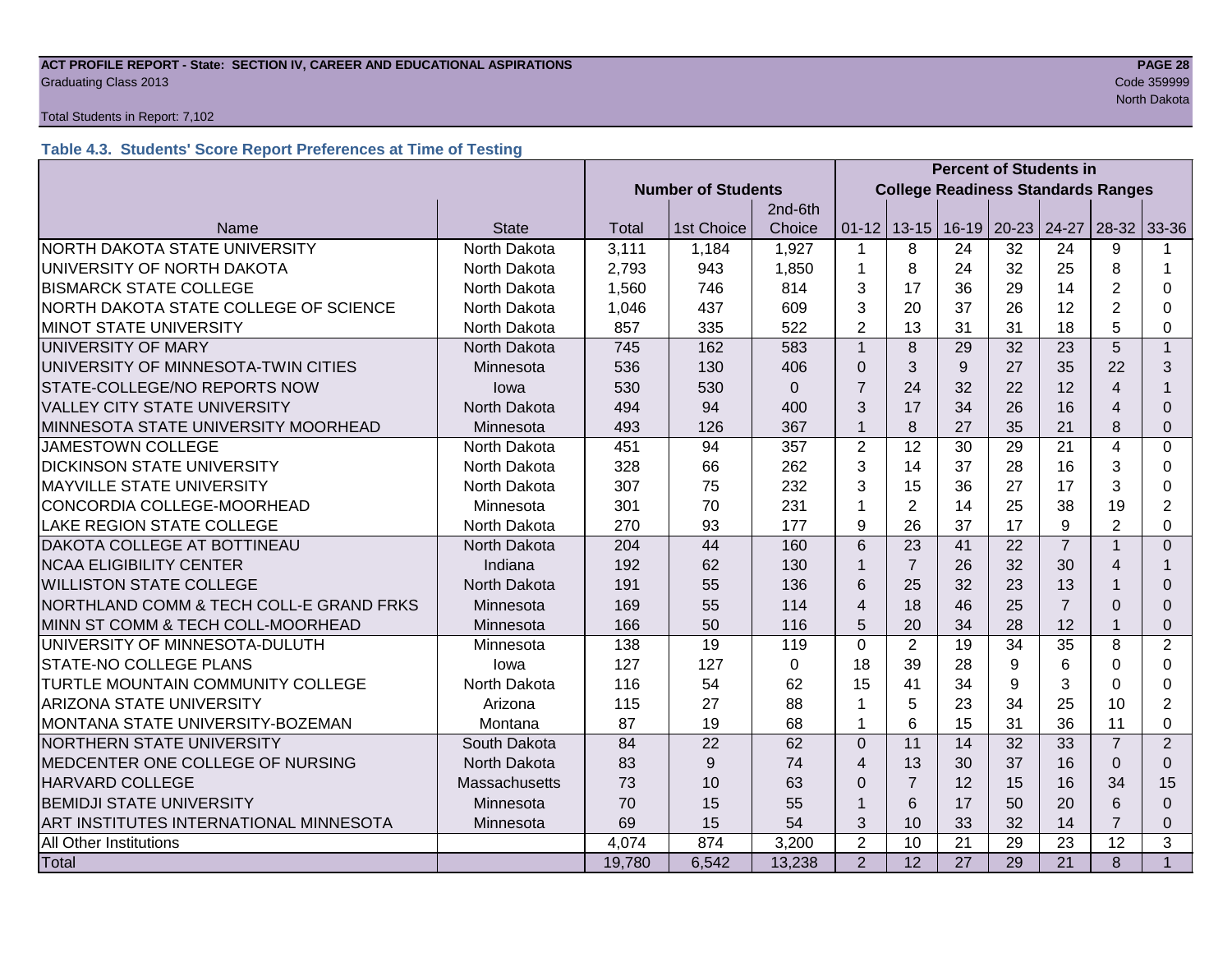## Section V Optional Writing Test Results

Beginning with the Graduating Class of 2013, all students whose scores are college reportable, both standard and extended time tests, are now included. Also beginning with the 2013 Graduating Class data, College Readiness Benchmarks for Reading and Science were updated to reflect the most recent college coursework research.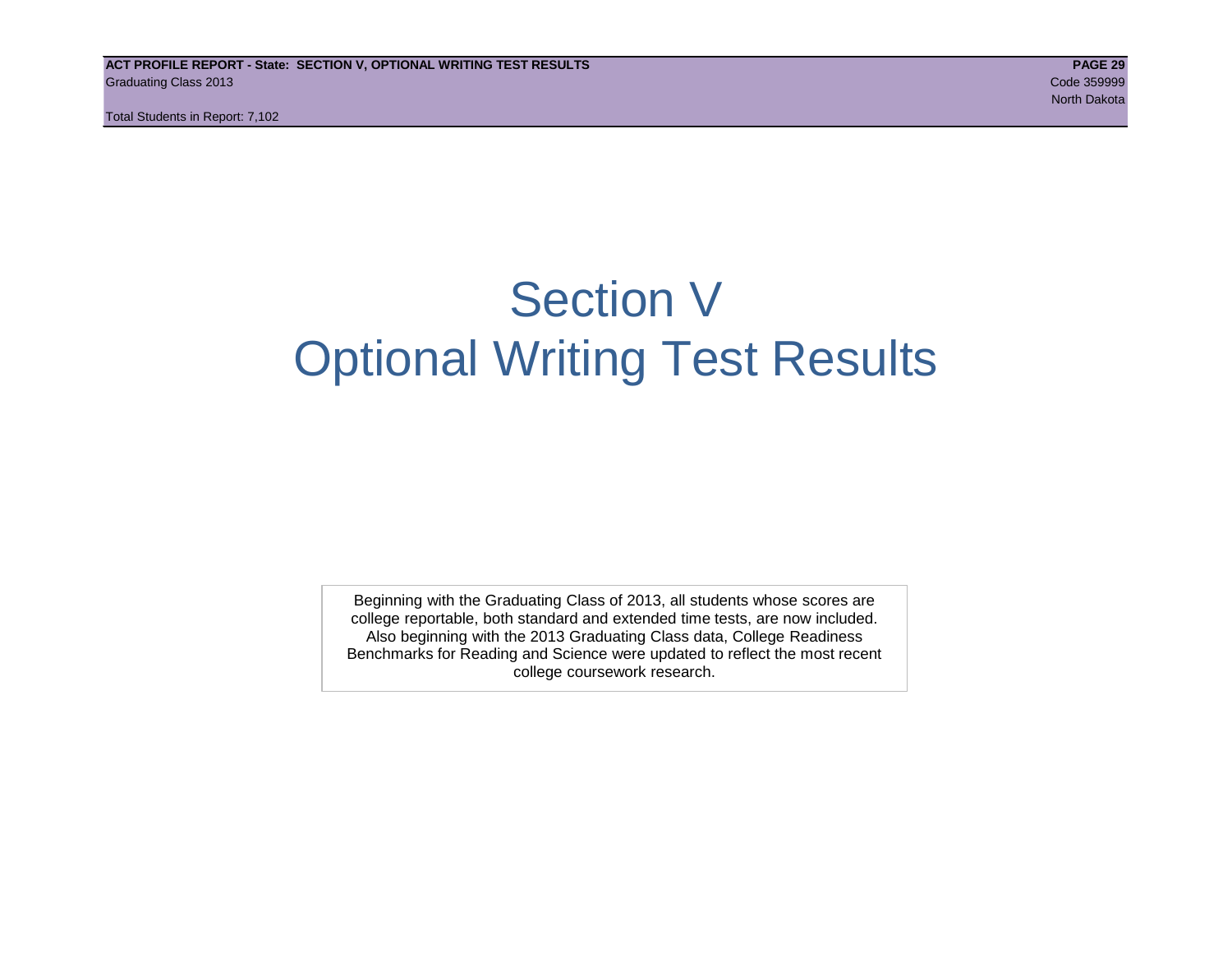#### **ACT PROFILE REPORT - State: SECTION V, OPTIONAL WRITING TEST RESULTS PAGE 30** Graduating Class 2013 Code 359999

#### Total Students in Report: 7,102

North Dakota

| Table 5.1. Average ACT English and Writing Scores by Race/Ethnicity and Gender for students who took ACT Writing |              |          |                           |                |              |              |                                 |          |  |  |
|------------------------------------------------------------------------------------------------------------------|--------------|----------|---------------------------|----------------|--------------|--------------|---------------------------------|----------|--|--|
|                                                                                                                  |              |          | <b>Average ACT Scores</b> |                |              |              |                                 |          |  |  |
|                                                                                                                  |              | N        |                           | <b>English</b> |              | <b>Essay</b> | <b>English/Writing Combined</b> |          |  |  |
|                                                                                                                  | <b>State</b> | National | <b>State</b>              | National       | <b>State</b> | National     | <b>State</b>                    | National |  |  |
| <b>All Students</b>                                                                                              | 5,206        | 942,769  | 19.0                      | 21.3           | 5.9          | 7.0          | 17.8                            | 20.5     |  |  |
| Black/African American                                                                                           | 79           | 114,751  | 14.1                      | 16.3           | 4.9          | 6.1          | 13.4                            | 16.0     |  |  |
| American Indian/Alaska Native                                                                                    | 232          | 6,031    | 14.1                      | 16.8           | 5.0          | 6.1          | 13.4                            | 16.4     |  |  |
| White                                                                                                            | 4,272        | 518.407  | 19.6                      | 22.9           | 5.9          | 7.2          | 18.3                            | 21.9     |  |  |
| Hispanic/Latino                                                                                                  | 151          | 151,504  | 16.3                      | 18.6           | 5.5          | 6.8          | 15.4                            | 18.3     |  |  |
| Asian                                                                                                            | 65           | 54,580   | 21.2                      | 23.5           | 6.6          | 7.6          | 20.1                            | 22.7     |  |  |
| Native Hawaiian/Other Pac. Isl.                                                                                  | 10           | 2,812    | 15.9                      | 19.5           | 6.0          | 6.9          | 15.7                            | 19.2     |  |  |
| ITwo or more races                                                                                               | 169          | 35,355   | 18.1                      | 21.5           | 5.7          | 7.0          | 17.0                            | 20.6     |  |  |
| Prefer not/No Response                                                                                           | 228          | 59,329   | 17.8                      | 21.8           | 5.7          | 7.1          | 16.7                            | 20.9     |  |  |
| Males                                                                                                            | 2,768        | 423,104  | 18.4                      | 21.0           | 5.4          | 6.7          | 16.9                            | 20.1     |  |  |
| Females                                                                                                          | 2.430        | 513,945  | 19.8                      | 21.6           | 6.4          | 7.2          | 18.9                            | 20.9     |  |  |
| <b>Missing</b>                                                                                                   | 8            | 5,720    | 16.5                      | 16.6           | 4.9          | 6.3          | 15.1                            | 16.5     |  |  |